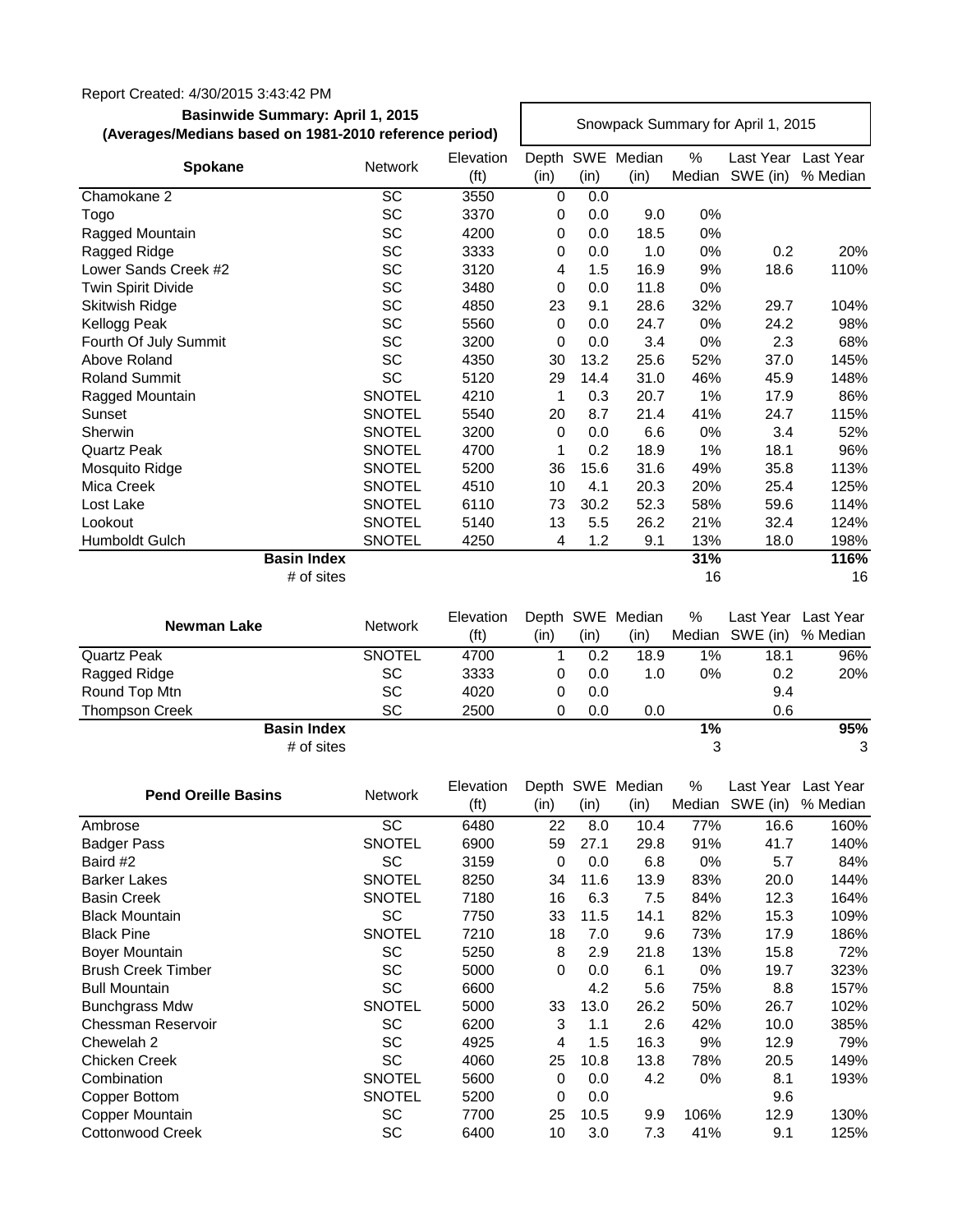| Coyote Hill                 | SC            | 4200 | $\overline{2}$ | 1.0  | 7.0  | 14%  | 12.7 | 181%  |
|-----------------------------|---------------|------|----------------|------|------|------|------|-------|
| Daly Creek                  | <b>SNOTEL</b> | 5780 | 14             | 5.2  | 9.6  | 54%  | 17.5 | 182%  |
| Desert Mountain             | SC            | 5600 |                | 7.4  | 12.6 | 59%  | 19.5 | 155%  |
| Discovery Basin             | SC            | 7050 | 21             | 8.4  | 9.2  | 91%  | 13.6 | 148%  |
| Dix Hill                    | SC            | 6400 | 5              | 1.6  | 9.1  | 18%  | 15.2 | 167%  |
| El Dorado Mine              | SC            | 7800 | 25             | 9.4  | 17.4 | 54%  | 17.8 | 102%  |
| <b>Emery Creek</b>          | SC            | 4350 |                |      |      |      |      |       |
| <b>Emery Creek</b>          | <b>SNOTEL</b> | 4350 | 17             | 7.3  | 13.7 | 53%  | 20.5 | 150%  |
| <b>Fatty Creek</b>          | SC            | 5500 | 47             | 17.0 | 21.2 | 80%  | 34.6 | 163%  |
| <b>Fish Creek</b>           | SC            | 8000 | 22             | 7.8  | 9.0  | 87%  | 17.6 | 196%  |
| Flattop Mtn.                | <b>SNOTEL</b> | 6300 | 93             | 35.1 | 42.0 | 84%  | 52.8 | 126%  |
| <b>Fleecer Ridge</b>        | SC            | 7500 | 21             | 8.2  | 9.5  | 86%  | 14.4 | 152%  |
| <b>Frohner Meadow</b>       | <b>SNOTEL</b> | 6480 | 4              | 2.1  | 7.4  | 28%  | 13.8 | 186%  |
| Gibbons Pass                | SC            | 7100 |                |      | 20.0 |      | 29.4 | 147%  |
| <b>Grave Creek</b>          | <b>SNOTEL</b> | 4300 | 14             | 6.2  | 13.8 | 45%  | 21.9 | 159%  |
| <b>Griffin Creek Divide</b> | SC            | 5150 | 11             | 4.0  | 8.4  | 48%  | 14.0 | 167%  |
| <b>Hand Creek</b>           | <b>SNOTEL</b> | 5035 | 4              | 1.9  | 11.1 | 17%  | 15.0 | 135%  |
| <b>Hell Roaring Divide</b>  | SC            | 5770 | 58             | 21.8 | 25.8 | 84%  | 33.0 | 128%  |
| Holbrook                    | SC            | 4530 | $\mathbf 0$    | 0.0  | 6.8  | 0%   | 10.7 | 157%  |
| Hoodoo Basin                | <b>SNOTEL</b> | 6050 | 67             | 25.8 | 38.9 | 66%  | 52.3 | 134%  |
| Humboldt Gulch              | <b>SNOTEL</b> | 4250 | 4              | 1.2  | 9.1  | 13%  | 18.0 | 198%  |
| Kishenehn                   | SC            | 3890 | 6              | 1.8  | 6.6  | 27%  | 9.8  | 148%  |
| Kit Carson Pasture          | SC            | 4950 |                |      | 6.5  |      |      |       |
| <b>Kraft Creek</b>          | <b>SNOTEL</b> | 4750 | 0              | 0.0  |      |      | 22.4 |       |
| Logan Creek                 | SC            | 4300 | 9              | 3.9  | 5.8  | 67%  | 10.7 | 184%  |
| Lolo Pass                   | <b>SNOTEL</b> | 5240 | 40             | 16.5 | 27.1 | 61%  | 40.5 | 149%  |
| Lookout                     | <b>SNOTEL</b> | 5140 | 13             | 5.5  | 26.2 | 21%  | 32.4 | 124%  |
| Lubrecht Flume              | <b>SNOTEL</b> | 4680 | $\pmb{0}$      | 0.0  | 1.6  | 0%   | 7.1  | 444%  |
| Lubrecht Forest No 3        | SC            | 5450 | 0              | 0.0  | 4.6  | 0%   | 8.4  | 183%  |
| Lubrecht Forest No 4        | SC            | 4650 | 0              | 0.0  | 0.4  | 0%   | 3.6  | 900%  |
| Lubrecht Forest No 6        | SC            | 4040 | 0              | 0.0  | 0.6  | 0%   | 5.6  | 933%  |
| Lubrecht Hydroplot          | SC            | 4200 | 0              | 0.0  | 0.6  | 0%   | 7.4  | 1233% |
| <b>Marias Pass</b>          | SC            | 5250 | 11             | 4.4  | 14.4 | 31%  | 20.9 | 145%  |
| <b>Mineral Creek</b>        | SC            | 4000 | 4              | 1.6  | 15.4 | 10%  | 17.2 | 112%  |
| Moose Creek                 | <b>SNOTEL</b> | 6200 |                | 12.7 | 14.6 | 87%  | 22.0 | 151%  |
| Morrissey Ridge Pillow      | SC            | 5906 |                | 19.5 | 27.7 | 70%  | 35.3 | 127%  |
| Mosquito Ridge              | <b>SNOTEL</b> | 5200 | 36             | 15.6 | 31.6 | 49%  | 35.8 | 113%  |
| <b>Moulton Reservoir</b>    | SC            | 6850 | $\mathbf 0$    | 0.0  | 6.3  | 0%   | 10.6 | 168%  |
| Nez Perce Camp              | <b>SNOTEL</b> | 5650 | 26             | 9.4  | 13.0 | 72%  | 19.9 | 153%  |
| N Fk Elk Creek              | <b>SNOTEL</b> | 6250 | 22             | 8.2  | 10.6 | 77%  | 17.0 | 160%  |
| Noisy Basin                 | <b>SNOTEL</b> | 6040 | 97             | 41.0 | 39.3 | 104% | 47.8 | 122%  |
| North Fork Jocko            | SC            | 6330 | 84             | 35.9 | 38.4 | 93%  | 51.0 | 133%  |
| <b>Ophir Park</b>           | SC            | 7150 | 24             | 9.4  | 14.8 | 64%  | 20.5 | 139%  |
| <b>Peterson Meadows</b>     | <b>SNOTEL</b> | 7200 | 20             | 7.6  | 9.6  | 79%  | 14.9 | 155%  |
| Pike Creek                  | <b>SNOTEL</b> | 5930 | $\mathbf 0$    | 0.0  |      |      | 12.0 |       |
| <b>Pipestone Pass</b>       | SC            | 7200 | 8              | 2.8  | 4.6  | 61%  | 8.2  | 178%  |
| <b>Rocker Peak</b>          | <b>SNOTEL</b> | 8000 | 37             | 12.6 | 12.4 | 102% | 21.1 | 170%  |
| Saddle Mtn.                 | <b>SNOTEL</b> | 7940 | 56             | 23.0 | 22.9 | 100% | 36.4 | 159%  |
| Savage Pass                 | <b>SNOTEL</b> | 6170 |                | 16.4 | 24.4 | 67%  | 36.7 | 150%  |
| Skalkaho Summit             | <b>SNOTEL</b> | 7250 | 42             | 17.2 | 21.4 | 80%  | 30.5 | 143%  |
| <b>Skookum Lakes</b>        | SC            | 4227 | 1              | 0.6  |      |      | 11.1 |       |
| Slide Rock Mountain         | SC            | 7100 | 28             | 12.2 | 12.9 | 95%  | 20.2 | 157%  |
| South Baldy                 | SC            | 4920 | 18             | 5.5  |      |      | 18.9 |       |
| Spotted Bear Mountain       | SC            | 7000 | 11             | 4.3  | 12.2 | 35%  | 18.8 | 154%  |
| Stahl Peak                  | <b>SNOTEL</b> | 6030 | 82             | 27.9 | 33.3 | 84%  | 40.4 | 121%  |
| <b>Stemple Pass</b>         | SC            | 6600 | 19             | 6.2  | 8.3  | 75%  | 13.0 | 157%  |
| Storm Lake                  | SC            | 7780 | 29             | 10.0 | 12.6 | 79%  | 15.5 | 123%  |
| <b>Stuart Mountain</b>      | SC            | 7400 |                |      | 29.0 |      |      |       |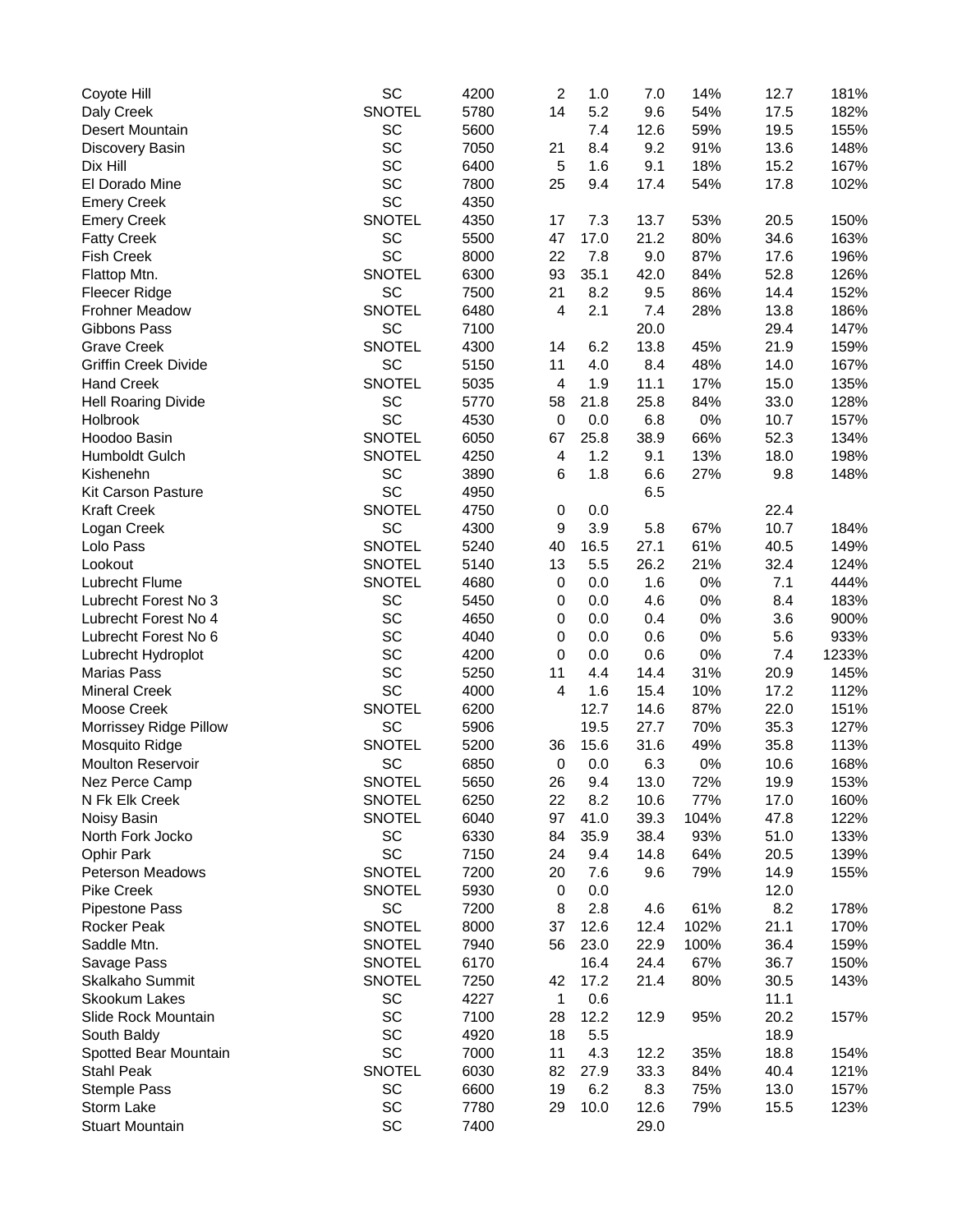| Sunset                       | <b>SNOTEL</b>   | 5540              | 20          | 8.7  | 21.4             | 41%    | 24.7                | 115%                |
|------------------------------|-----------------|-------------------|-------------|------|------------------|--------|---------------------|---------------------|
| <b>Ten Mile Lower</b>        | <b>SC</b>       | 6600              | 15          | 4.7  | 5.7              | 82%    | 14.2                | 249%                |
| <b>Ten Mile Middle</b>       | <b>SC</b>       | 6800              | 26          | 8.3  | 9.8              | 85%    | 16.6                | 169%                |
| <b>Trinkus Lake</b>          | SC              | 6100              | 85          | 38.8 | 37.2             | 104%   | 51.0                | 137%                |
| <b>Twelvemile Creek</b>      | <b>SNOTEL</b>   | 5600              | 28          | 10.5 | 14.5             | 72%    | 25.5                | 176%                |
| <b>Twin Lakes</b>            | <b>SNOTEL</b>   | 6400              | 69          | 30.1 | 35.4             | 85%    | 57.2                | 162%                |
| <b>Upper Holland Lake</b>    | SC              | 6200              | 62          | 25.2 | 29.6             | 85%    | 40.8                | 138%                |
| <b>Warm Springs</b>          | <b>SNOTEL</b>   | 7800              | 61          | 21.6 | 19.0             | 114%   | 28.3                | 149%                |
| <b>Weasel Divide</b>         | SC              | 5450              | 52          | 18.9 | 29.0             | 65%    | 33.6                | 116%                |
| <b>Basin Index</b>           |                 |                   |             |      |                  | 67%    |                     | 143%                |
| # of sites                   |                 |                   |             |      |                  | 76     |                     | 76                  |
|                              |                 |                   |             |      |                  |        |                     |                     |
|                              |                 | Elevation         |             |      | Depth SWE Median | $\%$   |                     | Last Year Last Year |
| <b>Colville River</b>        | Network         | (f <sup>t</sup> ) | (in)        | (in) | (in)             | Median | SWE (in)            | % Median            |
| Baird #2                     | $\overline{SC}$ | 3159              | $\mathbf 0$ | 0.0  | 6.8              | 0%     | 5.7                 | 84%                 |
| Chewelah 2                   | SC              | 4925              | 4           | 1.5  | 16.3             | 9%     | 12.9                | 79%                 |
| Stranger Mountain            | SC              | 4230              | 0           | 0.0  | 10.5             | 0%     | 6.4                 | 61%                 |
| <b>Basin Index</b>           |                 |                   |             |      |                  | 4%     |                     | 74%                 |
| # of sites                   |                 |                   |             |      |                  | 3      |                     | 3                   |
|                              |                 |                   |             |      |                  |        |                     |                     |
|                              |                 | Elevation         |             |      | Depth SWE Median | $\%$   | Last Year Last Year |                     |
| <b>Kettle River</b>          | <b>Network</b>  | (f <sup>t</sup> ) | (in)        | (in) | (in)             | Median | SWE (in)            | % Median            |
| <b>Barnes Creek</b>          | $\overline{SC}$ | $\overline{52}43$ | 44          | 16.4 | 19.6             | 84%    | 22.2                | 113%                |
| <b>Big White Mountain</b>    | SC              | 5486              | 40          | 12.7 | 18.7             | 68%    | 17.4                | 93%                 |
| Butte Ck #2                  | <b>SC</b>       | 4070              | 11          | 3.7  |                  |        | 5.8                 |                     |
| Carmi                        | <b>SC</b>       | 4114              | $\Omega$    | 0.0  | 4.5              | 0%     | 3.3                 | 73%                 |
| Farron                       | SC              | 4032              | 14          | 5.0  | 11.8             | 42%    | 10.9                | 92%                 |
| <b>Goat Creek</b>            | SC              | 3600              | 3           | 0.4  | 2.8              | 14%    | 3.2                 | 114%                |
| Gold Axe Camp                | <b>SNOTEL</b>   | 5360              | 0           | 0.0  |                  |        | 7.2                 |                     |
| Graystoke Lake               | SC              | 5965              |             |      | 13.3             |        | 15.6                | 117%                |
| Monashee Pass                | <b>SC</b>       | 4551              | 27          | 10.2 | 12.8             | 80%    | 15.0                | 117%                |
| <b>Sentinel Butte</b>        | <b>SNOTEL</b>   | 4680              | 7           | 3.4  | 8.1              | 42%    | 8.7                 | 107%                |
| Summit G.S. #2               | SC              | 4600              | 22          | 6.5  | 8.9              | 73%    | 8.6                 | 97%                 |
| <b>Vulcan Mtn</b>            | <b>SC</b>       | 4660              | 20          | 6.9  |                  |        | 8.0                 |                     |
| Vulcan Road                  | SC              | 3840              | 10          | 3.4  |                  |        | 6.1                 |                     |
| <b>Basin Index</b>           |                 |                   |             |      |                  | 63%    |                     | 102%                |
| # of sites                   |                 |                   |             |      |                  | 8      |                     | 8                   |
|                              |                 |                   |             |      |                  |        |                     |                     |
|                              |                 | Elevation         |             |      | Depth SWE Median | %      | Last Year Last Year |                     |
| <b>Upper Columbia Basins</b> | <b>Network</b>  | (f <sup>t</sup> ) | (in)        | (in) | (in)             | Median | SWE (in)            | % Median            |
| <b>Harts Pass</b>            | <b>SNOTEL</b>   | 6490              | 74          | 39.6 | 41.2             | 96%    | 47.8                | 116%                |
| Moses Mtn                    | <b>SNOTEL</b>   | 5010              | 5           | 2.4  | 14.6             | 16%    | 9.2                 | 63%                 |
| <b>Rainy Pass</b>            | <b>SNOTEL</b>   | 4890              | 60          | 26.7 | 36.5             | 73%    | 42.5                | 116%                |
| Salmon Meadows               | <b>SNOTEL</b>   | 4460              | $\pmb{0}$   | 0.0  | 9.1              | $0\%$  | 6.6                 | 73%                 |
| Mount Tolman                 | SC              | 2400              | 0           | 0.0  | 0.0              |        | 0.0                 |                     |

Keller Ridge **SC** 3700 0.0 0.5 0.5 Meteor SC 2220 0 0.0 0.0 Gold Mtn Lookout **SC** 4650 0 0.0 4.0

Rusty Creek **SC** 4000 0 0.0 4.9 0% 1.0

Disautel Pass 6. 2.1

Mutton Creek No. 1 <br>
Rusty Creek 100. 1 (SC 5700 9 2.9 12.8 23% 7.3 57% Rusty Creek 1.0 20%

Toats Coulee SC 2845 0 0.0 0.1 0% 0.2 200% Moses Mtn #2 SC 4800 0 0.0 13.4 0% 7.3 54% Moses Peak SC 6650 43 13.7 20.1 68% 14.1 70% Duncan Ridge **SC** 5370 1 0.3 4.7 6% 3.7 79% Irene's Camp **SC** 5530 19 4.9 8.6 57% 8.6 100% Cold Creek Strip **SC** 6020 18 5.4 8.5 64% 6.4 75%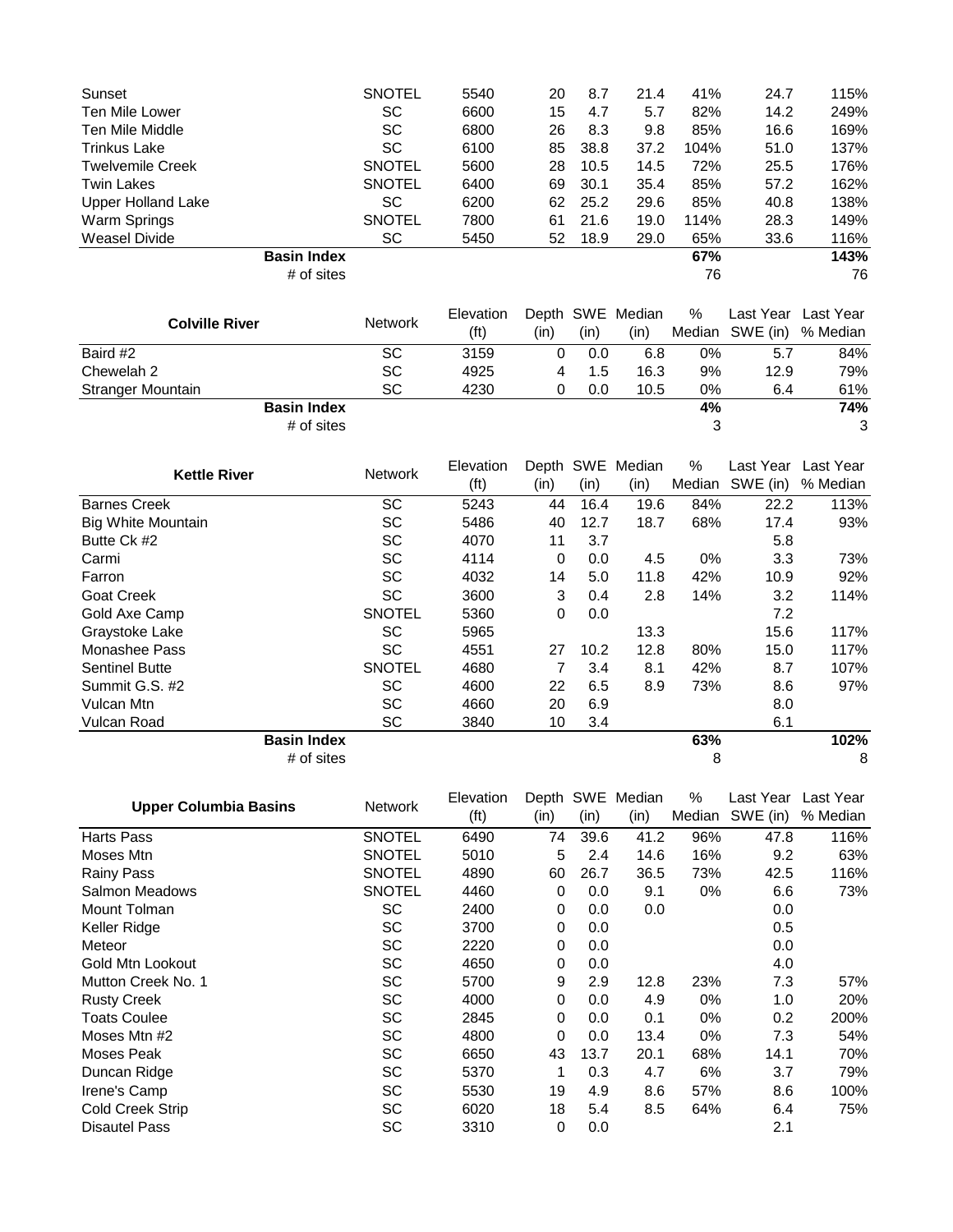| <b>Browns Pass</b>           |                    | SC        | 3940 | 0  | 0.0  |      |      | 0.0  |      |
|------------------------------|--------------------|-----------|------|----|------|------|------|------|------|
| <b>Starvation Mountain</b>   |                    | SC        | 6740 | 35 | 11.1 | 15.3 | 73%  | 16.5 | 108% |
| Loup Loup Campground (New)   |                    | SC        | 4120 | 7  | 2.0  |      |      | 8.6  |      |
| <b>Brookmere</b>             |                    | SC        | 3261 | 4  | 1.8  | 6.7  | 27%  | 6.2  | 93%  |
| Enderby                      |                    | SC        | 6391 |    |      | 39.4 |      | 45.3 | 115% |
| Freezeout Cr. Tr.            |                    | SC        | 3500 | 0  | 0.0  | 9.6  | 0%   | 13.2 | 138% |
| Harts Pass                   |                    | SC        | 6200 | 83 | 32.7 | 36.7 | 89%  | 44.4 | 121% |
| Rainy Pass                   |                    | <b>SC</b> | 4780 | 68 | 26.3 |      |      | 53.3 |      |
| <b>Buttermilk Butte</b>      |                    | SC        | 5250 | 24 | 7.7  |      |      | 14.1 |      |
| Thompson Ridge               |                    | SC        | 4650 | 22 | 7.5  |      |      | 12.6 |      |
| Lamb Butte                   |                    | SC        | 4900 | 22 | 7.6  |      |      | 15.8 |      |
| Mazama                       |                    | SC        | 2180 | 1  | 0.3  |      |      | 9.7  |      |
| Monashee Pass                |                    | SC        | 4551 | 27 | 10.2 | 12.8 | 80%  | 15.0 | 117% |
| <b>Mission Creek Pillow</b>  |                    | SC        | 5840 | 43 | 15.8 | 18.8 | 84%  | 21.8 | 116% |
| Esperon Cr Upper             |                    | SC        | 5361 | 27 | 10.3 | 15.1 | 68%  | 13.0 | 86%  |
| Esperon Cr Middle            |                    | <b>SC</b> | 4724 | 22 | 8.9  | 12.9 | 69%  | 10.0 | 78%  |
| <b>Brenda Mine</b>           |                    | SC        | 4767 |    |      | 10.9 |      | 11.0 | 101% |
| Oyama Lake                   |                    | <b>SC</b> | 4478 |    |      | 6.1  |      | 6.8  | 111% |
| Vaseux Creek                 |                    | SC        | 4603 | 7  | 1.7  | 5.2  | 33%  | 7.1  | 137% |
| <b>Blackwall Peak Pillow</b> |                    | SC        | 6365 | 67 | 25.2 | 30.3 | 83%  | 37.4 | 123% |
| Lost Horse Mountain          |                    | <b>SC</b> | 6522 | 30 | 9.6  | 8.5  | 113% | 11.5 | 135% |
| Missezula Mountain           |                    | SC        | 5256 | 12 | 4.0  | 7.8  | 51%  | 11.6 | 149% |
| Hamilton Hill                |                    | <b>SC</b> | 4846 | 14 | 4.7  | 11.5 | 41%  | 12.3 | 107% |
|                              | <b>Basin Index</b> |           |      |    |      |      | 63%  |      | 102% |
|                              | # of sites         |           |      |    |      |      | 26   |      | 26   |

|                             | <b>Network</b>     | Elevation         | Depth | SWE  | Median | %      | Last Year | Last Year |
|-----------------------------|--------------------|-------------------|-------|------|--------|--------|-----------|-----------|
| <b>Okanogan River</b>       |                    | (f <sup>t</sup> ) | (in)  | (in) | (in)   | Median | SWE (in)  | % Median  |
| Aberdeen Lake               | SC                 | 4140              | 11    | 4.0  | 4.9    | 82%    | 7.2       | 147%      |
| <b>Brenda Mine</b>          | SC                 | 4767              |       |      | 10.9   |        | 11.0      | 101%      |
| Enderby                     | SC                 | 6391              |       |      | 39.4   |        | 45.3      | 115%      |
| Esperon Cr Upper            | SC                 | 5361              | 27    | 10.3 | 15.1   | 68%    | 13.0      | 86%       |
| Esperon Cr Middle           | SC                 | 4724              | 22    | 8.9  | 12.9   | 69%    | 10.0      | 78%       |
| Freezeout Cr. Tr.           | SC                 | 3500              | 0     | 0.0  | 9.6    | 0%     | 13.2      | 138%      |
| Harts Pass                  | <b>SNOTEL</b>      | 6490              | 74    | 39.6 | 41.2   | 96%    | 47.8      | 116%      |
| <b>Mission Creek Pillow</b> | SC                 | 5840              | 43    | 15.8 | 18.8   | 84%    | 21.8      | 116%      |
| Monashee Pass               | SC                 | 4551              | 27    | 10.2 | 12.8   | 80%    | 15.0      | 117%      |
| Mutton Creek No. 1          | SC                 | 5700              | 9     | 2.9  | 12.8   | 23%    | 7.3       | 57%       |
| Oyama Lake                  | SC                 | 4478              |       |      | 6.1    |        | 6.8       | 111%      |
| <b>Rusty Creek</b>          | SC                 | 4000              | 0     | 0.0  | 4.9    | 0%     | 1.0       | 20%       |
| <b>Salmon Meadows</b>       | <b>SNOTEL</b>      | 4460              | 0     | 0.0  | 9.1    | 0%     | 6.6       | 73%       |
| Vaseux Creek                | SC                 | 4603              | 7     | 1.7  | 5.2    | 33%    | 7.1       | 137%      |
| Postill Lake                | SC                 | 4455              |       |      | 8.0    |        | 8.7       | 109%      |
| Greyback Reservoir          | SC                 | 5079              | 21    | 7.7  | 8.8    | 88%    | 10.1      | 115%      |
| <b>Whiterocks Mountain</b>  | SC                 | 5869              | 40    | 15.4 | 20.5   | 75%    | 17.8      | 87%       |
| Silver Star Mountain        | SC                 | 6017              |       |      | 28.5   |        | 29.7      | 104%      |
| Isintok Lake                | SC                 | 5417              |       |      | 5.8    |        | 6.4       | 110%      |
| Mount Kobau                 | SC                 | 5961              | 25    | 9.1  | 12.0   | 76%    | 8.1       | 68%       |
|                             | <b>Basin Index</b> |                   |       |      |        | 67%    |           | 99%       |
|                             | # of sites         |                   |       |      |        | 14     |           | 14        |

| <b>Omak Creek</b>    | <b>Network</b> | Elevation |      |      | Depth SWE Median | %      |          | Last Year Last Year |
|----------------------|----------------|-----------|------|------|------------------|--------|----------|---------------------|
|                      |                | (ft)      | (in) | (in) | (in)             | Median | SWE (in) | % Median            |
| Browns Pass          | SC             | 3940      |      | 0.0  |                  |        | 0.0      |                     |
| <b>Disautel Pass</b> | SC             | 3310      |      | 0.0  |                  |        | 2.1      |                     |
| Moses Mtn #2         | SC             | 4800      |      | 0.0  | 13.4             | 0%     | 7.3      | 54%                 |
| Moses Mtn            | <b>SNOTEL</b>  | 5010      |      | 24   | 14.6             | 16%    | 9.2      | 63%                 |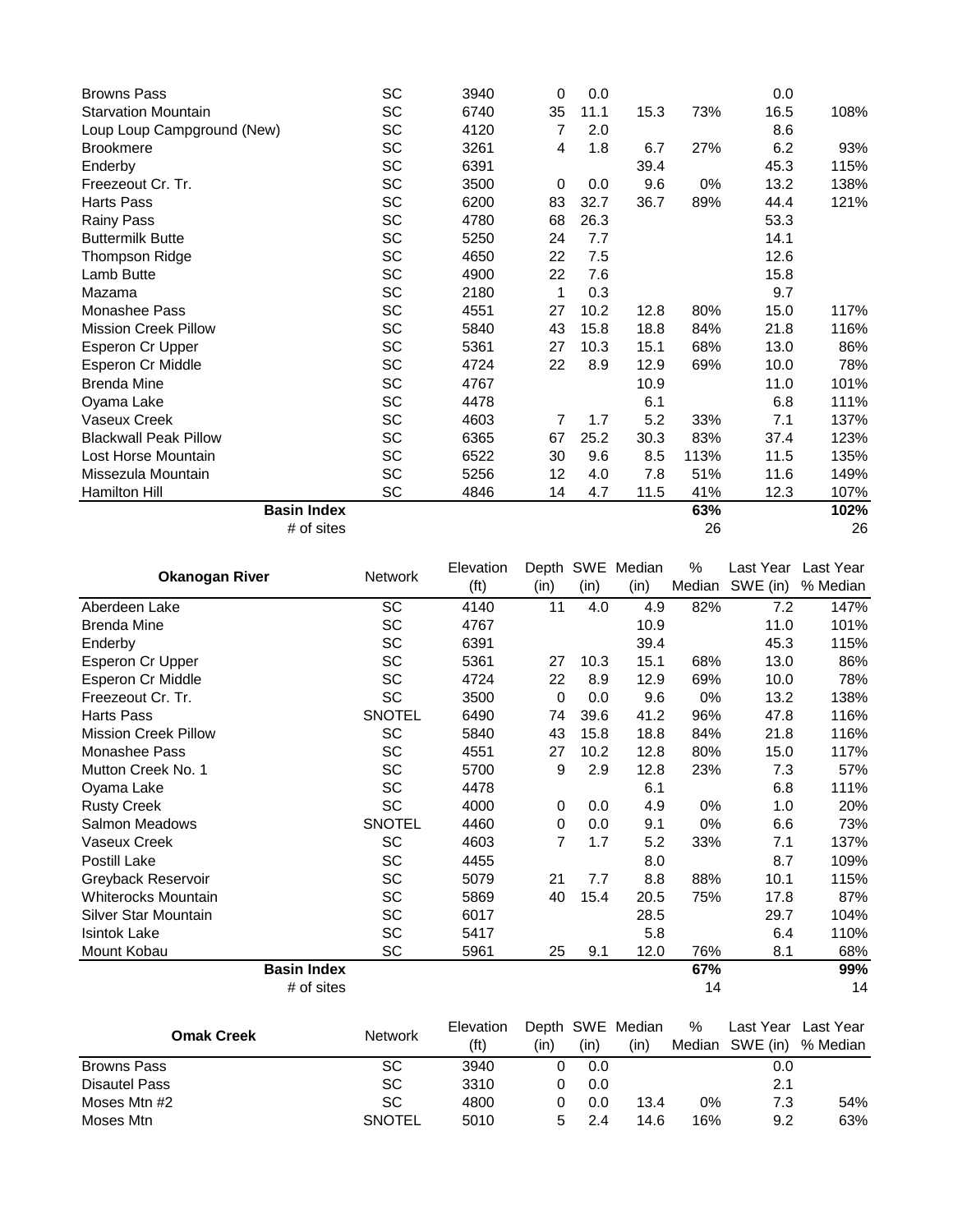| <b>Moses Peak</b>            | SC              | 6650              | 43          | 13.7 | 20.1             | 68%    | 14.1                     | 70%      |
|------------------------------|-----------------|-------------------|-------------|------|------------------|--------|--------------------------|----------|
| <b>Basin Index</b>           |                 |                   |             |      |                  | 33%    |                          | 64%      |
| # of sites                   |                 |                   |             |      |                  | 3      |                          | 3        |
|                              |                 |                   |             |      |                  |        |                          |          |
| <b>Sanpoil River</b>         | Network         | Elevation         |             |      | Depth SWE Median | %      | Last Year Last Year      |          |
|                              |                 | (f <sup>t</sup> ) | (in)        | (in) | (in)             | Median | SWE (in)                 | % Median |
| <b>Gold Mtn Lookout</b>      | $\overline{SC}$ | 4650              | $\mathbf 0$ | 0.0  |                  |        | 4.0                      |          |
| <b>Gold Mountain</b>         | <b>SNOTEL</b>   | 4390              | 0           | 0.0  |                  |        |                          |          |
| Keller Ridge                 | <b>SC</b>       | 3700              | 0           | 0.0  |                  |        | 0.5                      |          |
| Meteor                       | SC              | 2220              | 0           | 0.0  |                  |        | 0.0                      |          |
| Mount Tolman                 | SC              | 2400              | 0           | 0.0  | 0.0              |        | 0.0                      |          |
| <b>Basin Index</b>           |                 |                   |             |      |                  |        |                          |          |
| # of sites                   |                 |                   |             |      |                  | 1      |                          | 1        |
|                              |                 |                   |             |      |                  |        |                          |          |
| <b>Similkameen River</b>     | <b>Network</b>  | Elevation         |             |      | Depth SWE Median | %      | Last Year Last Year      |          |
|                              |                 | (f <sup>t</sup> ) | (in)        | (in) | (in)             |        | Median SWE (in)          | % Median |
| <b>Blackwall Peak Pillow</b> | <b>SC</b>       | 6365              | 67          | 25.2 | 30.3             | 83%    | 37.4                     | 123%     |
| <b>Brookmere</b>             | SC              | 3261              | 4           | 1.8  | 6.7              | 27%    | 6.2                      | 93%      |
| <b>Hamilton Hill</b>         | SC              | 4846              | 14          | 4.7  | 11.5             | 41%    | 12.3                     | 107%     |
| Lost Horse Mountain          | SC              | 6522              | 30          | 9.6  | 8.5              | 113%   | 11.5                     | 135%     |
| Missezula Mountain           | SC              | 5256              | 12          | 4.0  | 7.8              | 51%    | 11.6                     | 149%     |
| <b>Basin Index</b>           |                 |                   |             |      |                  | 70%    |                          | 122%     |
| # of sites                   |                 |                   |             |      |                  | 5      |                          | 5        |
|                              |                 |                   |             |      |                  |        |                          |          |
|                              |                 | Elevation         |             |      | Depth SWE Median | $\%$   | Last Year Last Year      |          |
| <b>Toats Coulee Creek</b>    | Network         | (f <sup>t</sup> ) | (in)        | (in) | (in)             | Median | SWE (in)                 | % Median |
| <b>Cold Creek Strip</b>      | SC              | 6020              | 18          | 5.4  | 8.5              | 64%    | 6.4                      | 75%      |
| Duncan Ridge                 | SC              | 5370              | 1           | 0.3  | 4.7              | 6%     | 3.7                      | 79%      |
| Irene's Camp                 | SC              | 5530              | 19          | 4.9  | 8.6              | 57%    | 8.6                      | 100%     |
| <b>Toats Coulee</b>          | SC              | 2845              | 0           | 0.0  | 0.1              | 0%     | 0.2                      | 200%     |
| <b>Basin Index</b>           |                 |                   |             |      |                  | 48%    |                          | 86%      |
| # of sites                   |                 |                   |             |      |                  | 4      |                          | 4        |
|                              |                 |                   |             |      |                  |        |                          |          |
|                              |                 | Elevation         |             |      | Depth SWE Median | %      | Last Year Last Year      |          |
| <b>Conconully Lake</b>       | <b>Network</b>  | (f <sup>t</sup> ) | (in)        | (in) | (in)             |        | Median SWE (in) % Median |          |
| Mutton Creek No. 1           | $\overline{SC}$ | 5700              | 9           | 2.9  | 12.8             | 23%    | 7.3                      | 57%      |
| Muckamuck                    | SNOTEL          | 4470              | 0           | 0.0  |                  |        |                          |          |
| <b>Rusty Creek</b>           | SC              | 4000              | 0           | 0.0  | 4.9              | 0%     | 1.0                      | 20%      |
| Salmon Meadows               | <b>SNOTEL</b>   | 4460              | 0           | 0.0  | 9.1              | 0%     | 6.6                      | 73%      |
| <b>Basin Index</b>           |                 |                   |             |      |                  | 11%    |                          | 56%      |
| # of sites                   |                 |                   |             |      |                  | 3      |                          | 3        |
|                              |                 |                   |             |      |                  |        |                          |          |
|                              |                 | Elevation         |             |      | Depth SWE Median | %      | Last Year Last Year      |          |
| <b>Methow River</b>          | <b>Network</b>  | (f <sup>t</sup> ) | (in)        | (in) | (in)             |        | Median SWE (in)          | % Median |
| <b>Buttermilk Butte</b>      | $\overline{SC}$ | 5250              | 24          | 7.7  |                  |        | 14.1                     |          |
| <b>Harts Pass</b>            | <b>SNOTEL</b>   | 6490              | 74          | 39.6 | 41.2             | 96%    | 47.8                     | 116%     |
| <b>Harts Pass</b>            | SC              | 6200              | 83          | 32.7 | 36.7             | 89%    | 44.4                     | 121%     |
| Lamb Butte                   | SC              | 4900              | 22          | 7.6  |                  |        | 15.8                     |          |
| Loup Loup Campground (New)   | SC              | 4120              | 7           | 2.0  |                  |        | 8.6                      |          |
| Mazama                       | SC              | 2180              | 1           | 0.3  |                  |        | 9.7                      |          |
| <b>Rainy Pass</b>            | <b>SNOTEL</b>   | 4890              | 60          | 26.7 | 36.5             | 73%    | 42.5                     | 116%     |
| Rainy Pass                   | SC              | 4780              | 68          | 26.3 |                  |        | 53.3                     |          |
| Salmon Meadows               | <b>SNOTEL</b>   | 4460              | 0           | 0.0  | 9.1              | 0%     | 6.6                      | 73%      |
| <b>Starvation Mountain</b>   | SC              | 6740              | 35          | 11.1 | 15.3             | 73%    | 16.5                     | 108%     |
| <b>Thompson Ridge</b>        | SC              | 4650              | 22          | 7.5  |                  |        | 12.6                     |          |
| <b>Basin Index</b>           |                 |                   |             |      |                  | 79%    |                          | 114%     |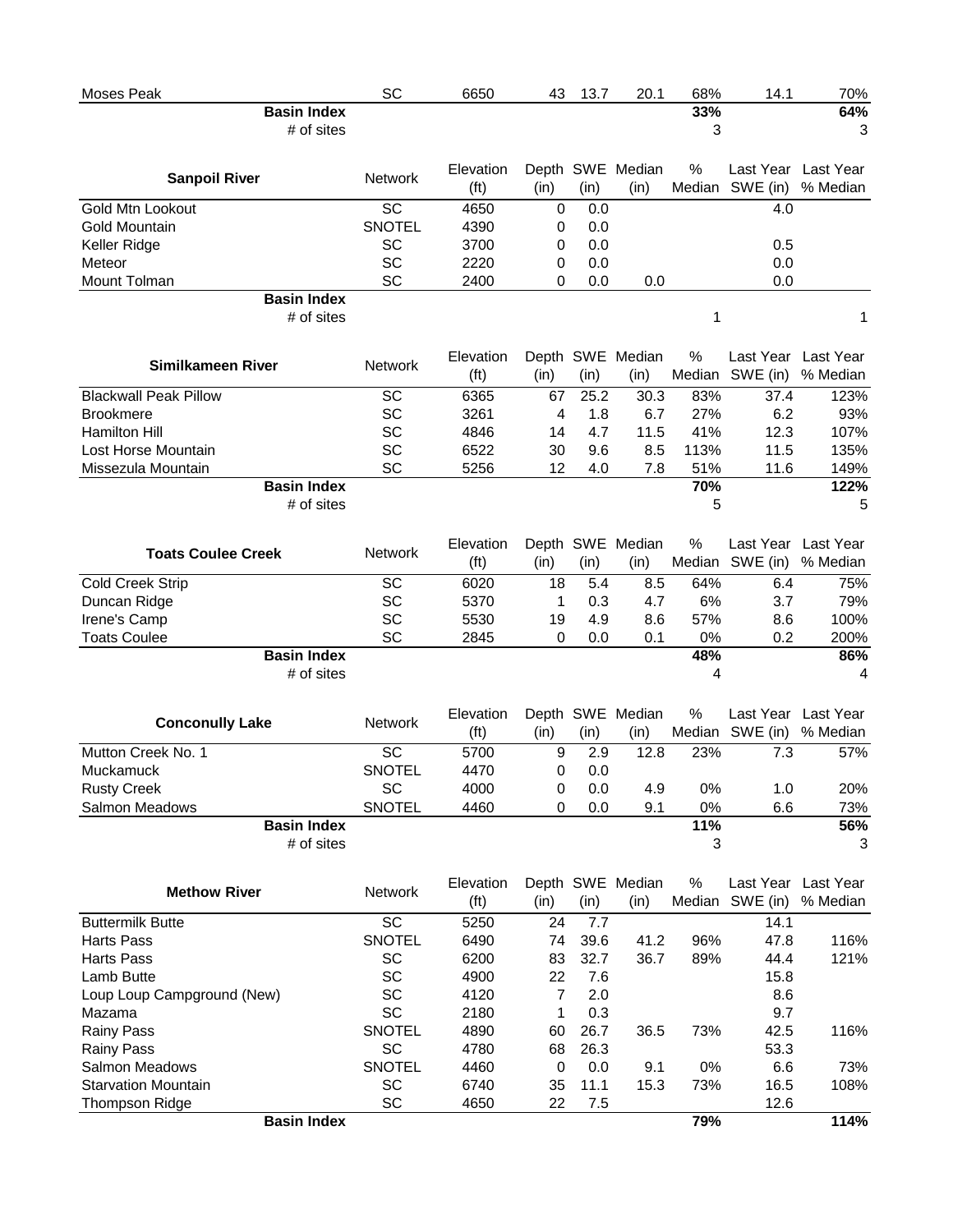# of sites  $\overline{5}$  5  $\overline{5}$  5

| <b>Central Columbia Basins</b>   | Network         | Elevation<br>(f <sup>t</sup> ) | (in)        | (in) | Depth SWE Median<br>(in) | %              | Median SWE (in)       | Last Year Last Year<br>% Median |
|----------------------------------|-----------------|--------------------------------|-------------|------|--------------------------|----------------|-----------------------|---------------------------------|
| Cloudy Pass AM                   | SC              | 6500                           |             |      | 39.7                     |                |                       |                                 |
| Little Meadows AM                | <b>SC</b>       | 5227                           |             |      | 48.8                     |                |                       |                                 |
| Lyman Lake                       | <b>SNOTEL</b>   | 5980                           | 98          | 41.8 | 57.6                     | 73%            | 59.8                  | 104%                            |
| Park Creek Ridge                 | <b>SNOTEL</b>   | 4600                           | 43          | 18.6 | 44.4                     | 42%            | 48.8                  | 110%                            |
| <b>Rainy Pass</b>                | SC              | 4780                           | 68          | 26.3 |                          |                | 53.3                  |                                 |
| <b>Rainy Pass</b>                | <b>SNOTEL</b>   | 4890                           | 60          | 26.7 | 36.5                     | 73%            | 42.5                  | 116%                            |
| <b>Basin Index</b>               |                 |                                |             |      |                          | 63%            |                       | 109%                            |
| $#$ of sites                     |                 |                                |             |      |                          | 3              |                       | 3                               |
| <b>Chelan Lake Basin</b>         | Network         | Elevation<br>(f <sup>t</sup> ) | (in)        | (in) | Depth SWE Median<br>(in) | %<br>Median    | Last Year<br>SWE (in) | Last Year<br>% Median           |
| Cloudy Pass AM                   | <b>SC</b>       | 6500                           |             |      | 39.7                     |                |                       |                                 |
| <b>Little Meadows AM</b>         | <b>SC</b>       | 5227                           |             |      | 48.8                     |                |                       |                                 |
| Lyman Lake                       | <b>SNOTEL</b>   | 5980                           | 98          | 41.8 | 57.6                     | 73%            | 59.8                  | 104%                            |
| Park Creek Ridge                 | <b>SNOTEL</b>   | 4600                           | 43          | 18.6 | 44.4                     | 42%            | 48.8                  | 110%                            |
| <b>Rainy Pass</b>                | <b>SC</b>       | 4780                           | 68          | 26.3 |                          |                | 53.3                  |                                 |
| <b>Rainy Pass</b>                | <b>SNOTEL</b>   | 4890                           | 60          | 26.7 | 36.5                     | 73%            | 42.5                  | 116%                            |
| <b>Basin Index</b>               |                 |                                |             |      |                          | 63%            |                       | 109%                            |
| # of sites                       |                 |                                |             |      |                          | 3              |                       | 3                               |
|                                  |                 | Elevation                      |             |      | Depth SWE Median         | %              | Last Year             | Last Year                       |
| <b>Entiat River</b>              | <b>Network</b>  | (f <sup>t</sup> )              | (in)        | (in) | (in)                     | Median         | SWE (in)              | % Median                        |
| Pope Ridge                       | <b>SNOTEL</b>   | 3590                           | 1           | 0.5  | 15.8                     | 3%             | 15.8                  | 100%                            |
| <b>Basin Index</b>               |                 |                                |             |      |                          | 3%             |                       | 100%                            |
| # of sites                       |                 |                                |             |      |                          | 1              |                       | 1                               |
|                                  |                 |                                |             |      |                          |                |                       |                                 |
| <b>Wenatchee River</b>           | Network         | Elevation                      |             |      | Depth SWE Median         | %              |                       | Last Year Last Year             |
|                                  |                 | (f <sup>t</sup> )              | (in)        | (in) | (in)                     | Median         | SWE (in)              | % Median                        |
| <b>Blewett Pass</b>              | <b>SNOTEL</b>   | 4240                           | $\mathbf 0$ | 0.0  | 13.9                     | 0%             | 13.0                  | 94%                             |
| <b>Fish Lake</b>                 | <b>SNOTEL</b>   | 3430                           | 14          | 5.2  | 29.8                     | 17%            | 29.5                  | 99%                             |
| <b>Fish Lake</b>                 | SC              | 3300                           | 12          | 5.0  | 27.4                     | 18%            | 32.8                  | 120%                            |
| Lyman Lake                       | <b>SNOTEL</b>   | 5980                           | 98          | 41.8 | 57.6                     | 73%            | 59.8                  | 104%                            |
| <b>Stevens Pass</b>              | <b>SNOTEL</b>   | 3950                           | 22          | 7.5  | 37.0                     | 20%            | 36.1                  | 98%                             |
| Trough                           | <b>SNOTEL</b>   | 5480                           | 1           | 0.4  | 8.2                      | 5%             | 9.7                   | 118%                            |
| <b>Upper Wheeler</b>             | <b>SNOTEL</b>   | 4330                           | 4           | 1.7  | 12.2                     | 14%            | 10.3                  | 84%                             |
| <b>Basin Index</b>               |                 |                                |             |      |                          | 33%            |                       | 103%                            |
| # of sites                       |                 |                                |             |      |                          | $\overline{7}$ |                       | 7                               |
|                                  |                 | Elevation                      |             |      | Depth SWE Median         | %              | Last Year Last Year   |                                 |
| <b>Stemilt Creek</b>             | Network         | (f <sup>t</sup> )              | (in)        | (in) | (in)                     | Median         | SWE (in)              | % Median                        |
| <b>Mission Ridge</b>             | $\overline{SC}$ | 5000                           |             |      | 15.4                     |                |                       |                                 |
| <b>Upper Wheeler</b>             | <b>SNOTEL</b>   | 4330                           | 4           | 1.7  | 12.2                     | 14%            | 10.3                  | 84%                             |
| <b>Basin Index</b>               |                 |                                |             |      |                          | 14%            |                       | 84%                             |
| # of sites                       |                 |                                |             |      |                          | 1              |                       |                                 |
|                                  |                 |                                |             |      |                          |                |                       |                                 |
| <b>Colockum Creek</b>            | Network         | Elevation                      |             |      | Depth SWE Median         | %              |                       | Last Year Last Year             |
|                                  |                 | (f <sup>t</sup> )              | (in)        | (in) | (in)                     | Median         | SWE (in)              | % Median                        |
| Trough                           |                 |                                |             |      |                          |                |                       |                                 |
|                                  | <b>SNOTEL</b>   | 5480                           | 1           | 0.4  | 8.2                      | 5%             | 9.7                   | 118%                            |
| <b>Basin Index</b><br># of sites |                 |                                |             |      |                          | 5%<br>1        |                       | 118%<br>1                       |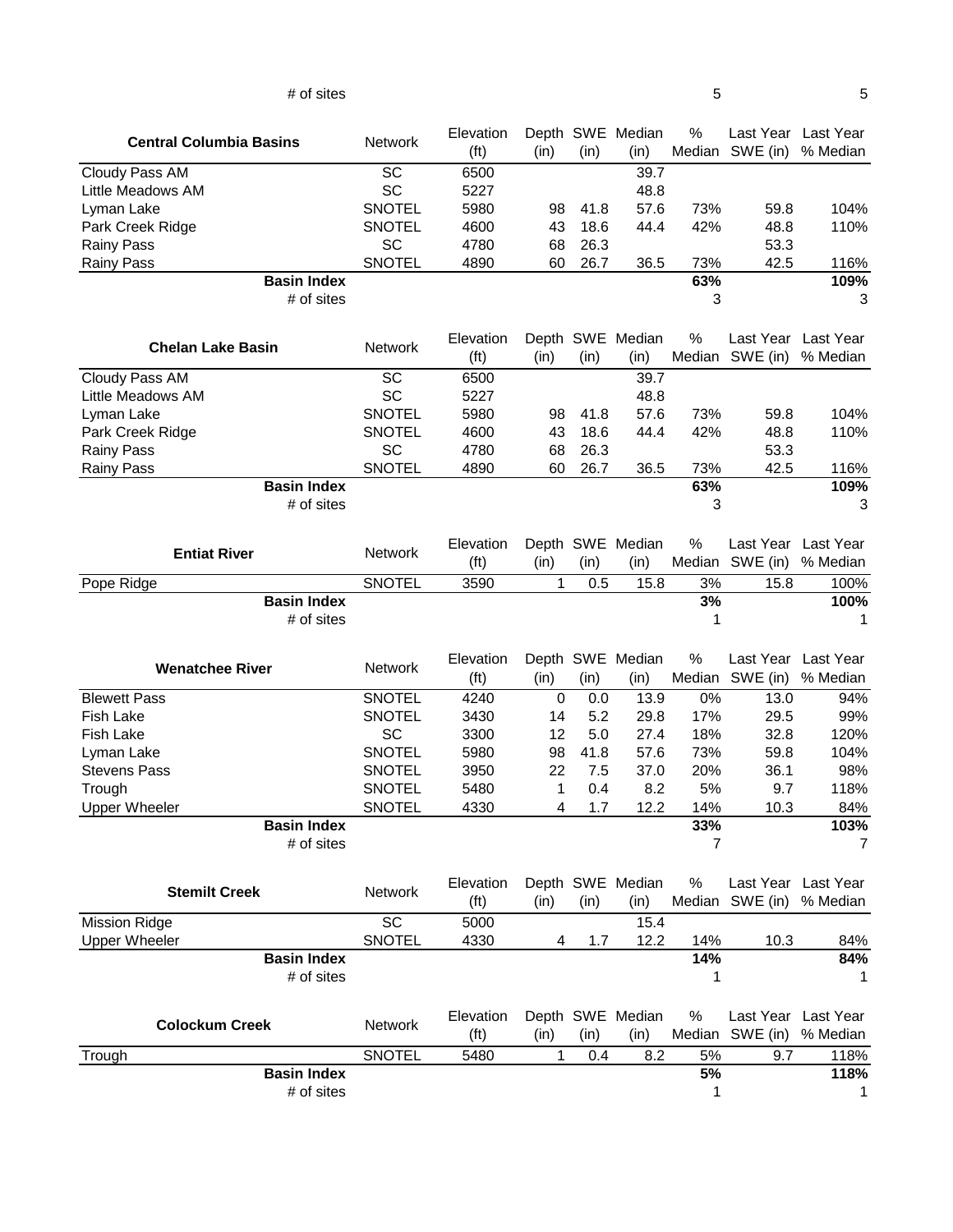|                                          |                                | Elevation         |                      |            | Depth SWE Median | $\%$      |             | Last Year Last Year |
|------------------------------------------|--------------------------------|-------------------|----------------------|------------|------------------|-----------|-------------|---------------------|
| <b>Upper Yakima River</b>                | <b>Network</b>                 | (f <sup>t</sup> ) | (in)                 | (in)       | (in)             | Median    | SWE (in)    | % Median            |
| <b>Blewett Pass</b>                      | <b>SNOTEL</b>                  | 4240              | $\mathbf 0$          | 0.0        | 13.9             | 0%        | 13.0        | 94%                 |
| Fish Lake                                | <b>SNOTEL</b>                  | 3430              | 14                   | 5.2        | 29.8             | 17%       | 29.5        | 99%                 |
| <b>Fish Lake</b>                         | SC                             | 3300              | 12                   | 5.0        | 27.4             | 18%       | 32.8        | 120%                |
| <b>Frost Meadows Snow Course</b>         | <b>SC</b>                      | 4630              | 6                    | 2.1        | 16.5             | 13%       | 22.0        | 133%                |
| Grouse Camp                              | <b>SNOTEL</b>                  | 5390              | 0                    | 0.0        |                  |           | 18.9        |                     |
| Dommerie Flats                           | SC                             | 2200              | 0                    | 0.0        | 0.0              |           | 0.0         |                     |
| <b>Olallie Meadows</b>                   | <b>SNOTEL</b>                  | 4030              | 16                   | 4.6        | 50.0             | 9%        | 55.8        | 112%                |
| Sasse Ridge                              | <b>SNOTEL</b>                  | 4340              | 30                   | 8.7        | 31.4             | 28%       | 32.4        | 103%                |
| <b>Stampede Pass</b>                     | <b>SNOTEL</b>                  | 3850              | 1                    | 0.1        | 40.3             | 0%        | 33.4        | 83%                 |
| <b>Tunnel Avenue</b>                     | SC                             | 2433              | 0                    | 0.0        | 16.4             | 0%        | 14.5        | 88%                 |
| <b>Basin Index</b>                       |                                |                   |                      |            |                  | 11%       |             | 103%                |
| # of sites                               |                                |                   |                      |            |                  | 9         |             | 9                   |
|                                          |                                |                   |                      |            |                  |           |             |                     |
|                                          |                                | Elevation         |                      |            | Depth SWE Median | %         | Last Year   | Last Year           |
| <b>Lower Yakima River</b>                | <b>Network</b>                 | (f <sup>t</sup> ) | (in)                 | (in)       | (in)             | Median    | SWE (in)    | % Median            |
| <b>Bumping Lake New</b>                  | <b>SC</b>                      | 3400              | $\pmb{0}$            | 0.0        | 15.8             | 0%        | 12.1        | 77%                 |
| <b>Bumping Ridge</b>                     | <b>SNOTEL</b>                  | 4610              | $\overline{c}$       | 0.2        | 25.8             | 1%        | 27.6        | 107%                |
| Cayuse Pass                              | <b>SC</b>                      | 5270              | 45                   | 18.0       | 76.6             | 23%       |             |                     |
| Cayuse Pass                              | <b>SNOTEL</b>                  | 5240              | 7                    | 2.8        |                  |           | 50.3        |                     |
| <b>Corral Pass</b>                       | <b>SNOTEL</b>                  | 5800              | 42                   | 15.5       | 33.7             | 46%       | 38.8        | 115%                |
| Green Lake                               | <b>SNOTEL</b>                  | 5920              | 24                   | 7.9        | 22.3             | 35%       | 23.1        | 104%                |
|                                          | <b>SNOTEL</b>                  | 5120              |                      |            | 18.6             | 0%        | 10.5        |                     |
| Lost Horse                               |                                |                   | 0                    | 0.0        |                  |           |             | 56%                 |
| Morse Lake                               | <b>SNOTEL</b>                  | 5410              | 57<br>$\overline{7}$ | 19.6       | 52.3             | 37%       | 51.5        | 98%<br>108%         |
| White Pass E.S.<br><b>Basin Index</b>    | <b>SNOTEL</b>                  | 4440              |                      | 3.3        | 21.6             | 15%       | 23.4        |                     |
|                                          |                                |                   |                      |            |                  | 24%       |             | 98%                 |
| # of sites                               |                                |                   |                      |            |                  | 7         |             | 7                   |
|                                          |                                |                   |                      |            |                  |           |             |                     |
|                                          |                                |                   |                      |            |                  |           |             |                     |
|                                          |                                | Elevation         |                      |            | Depth SWE Median | $\%$      |             | Last Year Last Year |
| <b>Ahtanum Creek</b>                     | Network                        | (f <sup>t</sup> ) | (in)                 | (in)       | (in)             | Median    | SWE (in)    | % Median            |
| Green Lake                               | <b>SNOTEL</b>                  | 5920              | 24                   | 7.9        | 22.3             | 35%       | 23.1        | 104%                |
| Lost Horse                               | <b>SNOTEL</b>                  | 5120              | 0                    | 0.0        | 18.6             | 0%        | 10.5        | 56%                 |
| <b>Basin Index</b>                       |                                |                   |                      |            |                  | 19%       |             | 82%                 |
| # of sites                               |                                |                   |                      |            |                  | 2         |             | $\overline{2}$      |
|                                          |                                |                   |                      |            |                  |           |             |                     |
|                                          |                                | Elevation         |                      |            | Depth SWE Median | $\%$      |             | Last Year Last Year |
| <b>Walla Walla River</b>                 | <b>Network</b>                 | (f <sub>t</sub> ) | (in)                 | (in)       | (in)             | Median    | SWE (in)    | % Median            |
| High Ridge                               | <b>SNOTEL</b>                  | 4920              | 16                   | 7.3        | 20.7             | 35%       | 20.3        | 98%                 |
| Touchet                                  | <b>SNOTEL</b>                  | 5530              | 13                   | 6.2        | 30.1             | 21%       | 28.5        | 95%                 |
| <b>Basin Index</b>                       |                                |                   |                      |            |                  | 27%       |             | 96%                 |
| # of sites                               |                                |                   |                      |            |                  | 2         |             | $\overline{2}$      |
|                                          |                                |                   |                      |            |                  |           |             |                     |
| Lower Snake, Grande Ronde,               |                                | Elevation         |                      |            | Depth SWE Median | %         |             | Last Year Last Year |
| <b>Clearwater Basins</b>                 | <b>Network</b>                 |                   | (in)                 | (in)       | (in)             | Median    | SWE (in)    | % Median            |
|                                          |                                | (f <sup>t</sup> ) |                      |            |                  |           |             |                     |
| Aneroid Lake #2                          | <b>SNOTEL</b>                  | 7400              | 37                   | 14.6       | 24.1             | 61%       | 24.1        | 100%                |
| <b>Big Sheep AM</b>                      | SC                             | 6230              | 25                   | 10.8       | 24.2             | 45%       | 20.6        | 85%                 |
| <b>Elk Butte</b><br><b>Hemlock Butte</b> | <b>SNOTEL</b>                  | 5690              | 41<br>67             | 17.9       | 33.7             | 53%       | 42.8        | 127%                |
|                                          | <b>SNOTEL</b>                  | 5810              |                      | 26.5       | 44.8             | 59%       | 57.6        | 129%                |
| Mirror Lake AM                           | SC                             | 8120              | 144                  | 60.2       | 64.9             | 93%       | 80.9        | 125%                |
| <b>Moss Springs</b>                      | <b>SNOTEL</b>                  | 5760              | 31                   | 13.5       | 25.1             | 54%       | 30.4        | 121%                |
| Mt. Howard                               | <b>SNOTEL</b>                  | 7910              | 27                   | 12.2       | 15.5             | 79%       | 23.3        | 150%                |
| <b>Pierce Ranger Station</b>             | SC                             | 3080              | 0                    | 0.0        | 5.6              | 0%        | 8.0         | 143%                |
| <b>Schneider Meadows</b>                 | <b>SNOTEL</b>                  | 5400              | 26                   | 12.6       | 26.5             | 48%       | 22.5        | 85%                 |
| Shanghi Summit<br>Sherwin                | <b>SNOTEL</b><br><b>SNOTEL</b> | 4570<br>3200      | 8<br>0               | 3.9<br>0.0 | 20.5<br>6.6      | 19%<br>0% | 26.5<br>3.4 | 129%<br>52%         |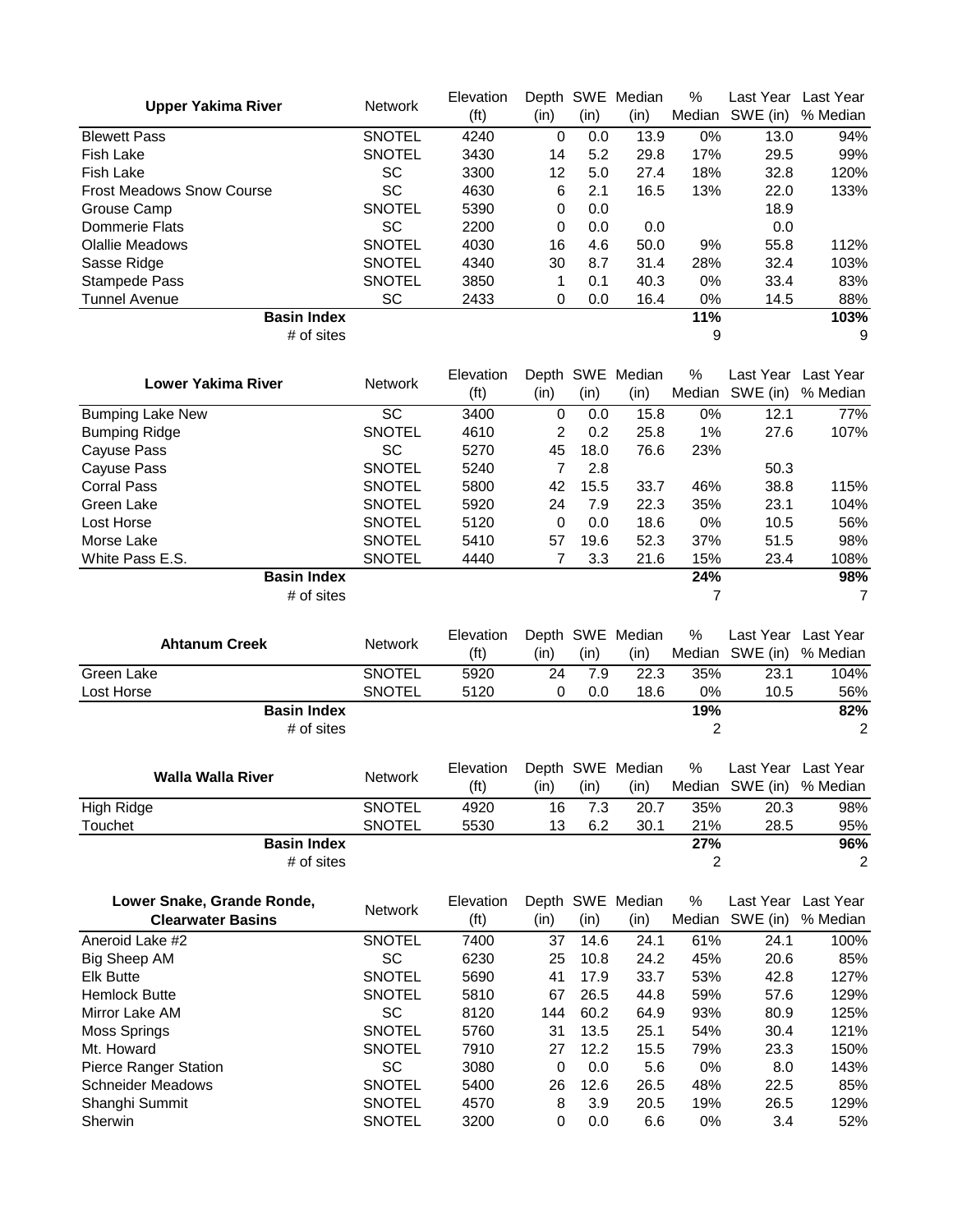| Sourdough Gulch                 | <b>SNOTEL</b>                  | 4000                      | 0                      | 0.0         | 0.0              |             | 0.0                 |           |
|---------------------------------|--------------------------------|---------------------------|------------------------|-------------|------------------|-------------|---------------------|-----------|
| <b>Spruce Springs</b>           | <b>SNOTEL</b>                  | 5700                      | 0                      | 0.0         | 13.8             | 0%          | 16.8                | 122%      |
| <b>Standley AM</b>              | <b>SC</b>                      | 7360                      | 55                     | 23.4        | 32.4             | 72%         | 39.3                | 121%      |
| <b>Taylor Green</b>             | <b>SNOTEL</b>                  | 5740                      | $\overline{7}$         | 2.5         | 19.6             | 13%         | 18.5                | 94%       |
| Tv Ridge AM                     | SC                             | 7050                      | 12                     | 5.2         | 17.8             | 29%         | 17.9                | 101%      |
| West Eagle Meadows AM           | SC                             | 5500                      |                        |             | 30.0             |             | 28.0                | 93%       |
| <b>Basin Index</b>              |                                |                           |                        |             |                  | 54%         |                     | 115%      |
| # of sites                      |                                |                           |                        |             |                  | 16          |                     | 16        |
|                                 |                                |                           |                        |             |                  |             |                     |           |
| <b>Lower Columbia Basins</b>    | Network                        | Elevation                 | Depth SWE              |             | Median           | %<br>Median | Last Year           | Last Year |
|                                 |                                | (f <sub>t</sub> )         | (in)                   | (in)        | (in)             |             | SWE (in)            | % Median  |
| <b>Indian Rock</b><br>June Lake | <b>SNOTEL</b><br><b>SNOTEL</b> | 5360<br>3440              | $\mathbf 0$<br>0       | 0.0<br>0.0  | 34.5             | 0%          | 19.5<br>22.5        | 65%       |
| Lone Pine                       | <b>SNOTEL</b>                  | 3930                      | 2                      | 0.3         | 35.2             | 1%          | 25.0                | 71%       |
| <b>Spencer Meadow</b>           | <b>SNOTEL</b>                  | 3400                      | 0                      | 0.0         | 29.4             | 0%          | 17.5                | 60%       |
| <b>Surprise Lakes</b>           | <b>SNOTEL</b>                  | 4290                      | 12                     | 5.1         | 45.5             | 11%         | 39.3                | 86%       |
| Cayuse Pass                     | <b>SNOTEL</b>                  | 5240                      | $\overline{7}$         | 2.8         |                  |             | 50.3                |           |
| Cayuse Pass                     | SC                             | 5270                      | 45                     | 18.0        | 76.6             | 23%         |                     |           |
| Paradise                        | <b>SNOTEL</b>                  | 5130                      | 50                     | 23.4        | 67.0             | 35%         | 81.1                | 121%      |
| <b>Pigtail Peak</b>             | <b>SNOTEL</b>                  | 5800                      | 55                     | 21.8        | 50.2             | 43%         | 64.0                | 127%      |
| Potato Hill                     | <b>SNOTEL</b>                  | 4510                      | 23                     | 7.6         | 24.9             | 31%         | 31.7                | 127%      |
| Sheep Canyon                    | <b>SNOTEL</b>                  | 3990                      | 2                      | 0.5         | 33.9             | 1%          | 26.6                | 78%       |
| Spirit Lake                     | <b>SNOTEL</b>                  | 3520                      | 1                      | 0.2         | 1.2              | 17%         | 0.1                 | 8%        |
| <b>Swift Creek</b>              | <b>SNOTEL</b>                  | 4440                      | 9                      | 1.5         | 61.0             | 2%          | 46.2                | 76%       |
| White Pass E.S.                 | <b>SNOTEL</b>                  | 4440                      | 7                      | 3.3         | 21.6             | 15%         | 23.4                | 108%      |
| <b>Basin Index</b>              |                                |                           |                        |             |                  | 16%         |                     | 93%       |
| # of sites                      |                                |                           |                        |             |                  | 11          |                     | 11        |
|                                 |                                |                           |                        |             |                  |             |                     |           |
|                                 |                                |                           |                        |             |                  |             |                     |           |
|                                 |                                | Elevation                 |                        |             | Depth SWE Median | $\%$        | Last Year           | Last Year |
| <b>Lewis River</b>              | Network                        | (f <sup>t</sup> )         | (in)                   | (in)        | (in)             | Median      | SWE (in)            | % Median  |
| June Lake                       | <b>SNOTEL</b>                  | 3440                      | $\pmb{0}$              | 0.0         | 34.5             | 0%          | 22.5                | 65%       |
| Lone Pine                       | <b>SNOTEL</b>                  | 3930                      | 2                      | 0.3         | 35.2             | 1%          | 25.0                | 71%       |
| <b>Spencer Meadow</b>           | <b>SNOTEL</b>                  | 3400                      | 0                      | 0.0         | 29.4             | 0%          | 17.5                | 60%       |
| <b>Surprise Lakes</b>           | <b>SNOTEL</b>                  | 4290                      | 12                     | 5.1         | 45.5             | 11%         | 39.3                | 86%       |
| <b>Swift Creek</b>              | <b>SNOTEL</b>                  | 4440                      | 9                      | 1.5         | 61.0             | 2%          | 46.2                | 76%       |
| <b>Basin Index</b>              |                                |                           |                        |             |                  | 3%          |                     | 73%       |
| # of sites                      |                                |                           |                        |             |                  | 5           |                     | 5         |
|                                 |                                | Elevation                 |                        |             | Depth SWE Median | %           | Last Year Last Year |           |
| <b>Cowlitz River</b>            | <b>Network</b>                 | (f <sup>t</sup> )         | (in)                   | (in)        | (in)             | Median      | SWE (in)            | % Median  |
| Cayuse Pass                     | <b>SNOTEL</b>                  | 5240                      | $\overline{7}$         | 2.8         |                  |             | 50.3                |           |
| Cayuse Pass                     | SC                             | 5270                      | 45                     | 18.0        | 76.6             | 23%         |                     |           |
| Paradise                        | <b>SNOTEL</b>                  | 5130                      | 50                     | 23.4        | 67.0             | 35%         | 81.1                | 121%      |
| <b>Pigtail Peak</b>             | <b>SNOTEL</b>                  | 5800                      | 55                     | 21.8        | 50.2             | 43%         | 64.0                | 127%      |
| Pinto Rock                      | <b>SNOTEL</b>                  | 4440                      | 1                      | 0.4         |                  |             |                     |           |
| Potato Hill                     | <b>SNOTEL</b>                  | 4510                      | 23                     | 7.6         | 24.9             | 31%         | 31.7                | 127%      |
| Sheep Canyon                    | <b>SNOTEL</b>                  | 3990                      | $\overline{2}$         | 0.5         | 33.9             | 1%          | 26.6                | 78%       |
| <b>Skate Creek</b>              | <b>SNOTEL</b>                  | 3770                      | 1                      | 0.2         |                  |             |                     |           |
| Spirit Lake                     | <b>SNOTEL</b>                  | 3520                      | 1                      | 0.2         | 1.2              | 17%         | 0.1                 | 8%        |
| White Pass E.S.                 | <b>SNOTEL</b>                  | 4440                      | 7                      | 3.3         | 21.6             | 15%         | 23.4                | 108%      |
| <b>Basin Index</b>              |                                |                           |                        |             |                  | 29%         |                     | 114%      |
| # of sites                      |                                |                           |                        |             |                  | 6           |                     | 6         |
|                                 |                                |                           |                        |             |                  |             |                     |           |
| <b>South Puget Sound Basins</b> | <b>Network</b>                 | Elevation                 |                        |             | Depth SWE Median | ℅           | Last Year Last Year |           |
| Cayuse Pass                     | <b>SNOTEL</b>                  | (f <sup>t</sup> )<br>5240 | (in)<br>$\overline{7}$ | (in)<br>2.8 | (in)             | Median      | SWE (in)<br>50.3    | % Median  |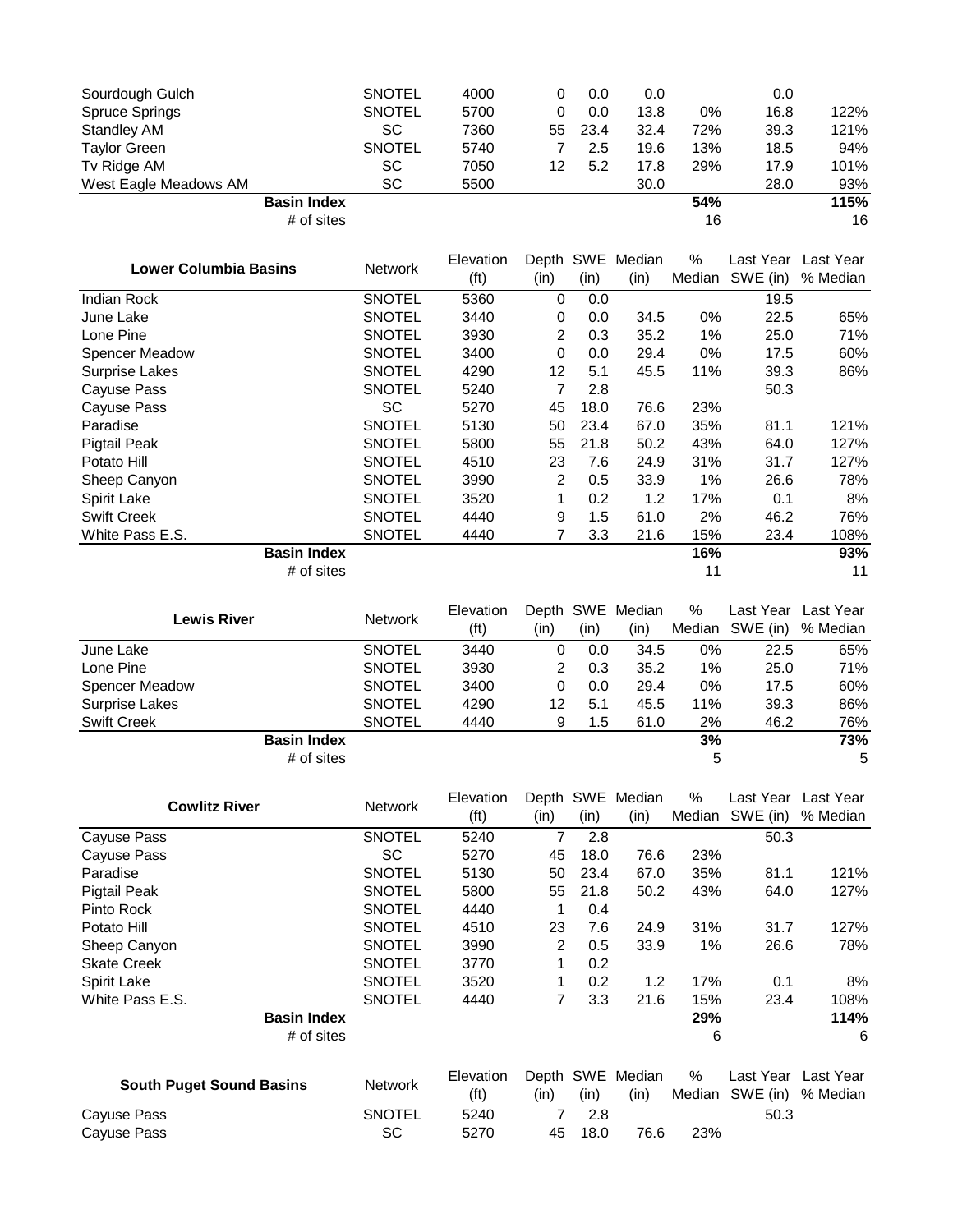| <b>Corral Pass</b><br><b>Huckleberry Creek</b><br>Morse Lake | <b>SNOTEL</b><br><b>SNOTEL</b><br><b>SNOTEL</b> | 5800<br>2250<br>5410           | 42<br>0<br>57  | 15.5<br>0.0<br>19.6 | 33.7<br>0.0<br>52.3      | 46%<br>37%         | 38.8<br>0.0<br>51.5 | 115%<br>98%                     |
|--------------------------------------------------------------|-------------------------------------------------|--------------------------------|----------------|---------------------|--------------------------|--------------------|---------------------|---------------------------------|
| Cougar Mountain                                              | <b>SNOTEL</b>                                   | 3200                           | 0              | 0.0                 | 14.1                     | 0%                 | 9.9                 | 70%                             |
| Grass Mtn. No. 2                                             | SC                                              | 2900                           | 0              | 0.0                 | 1.1                      | 0%                 | 0.0                 | 0%                              |
| Lynn Lake                                                    | <b>SC</b>                                       | 3885                           | 0              | 0.0                 | 18.0                     | 0%                 | 19.8                | 110%                            |
| Sawmill Ridge                                                | <b>SNOTEL</b>                                   | 4640                           | 1              | 0.2                 |                          |                    | 36.1                |                                 |
| Stampede Pass                                                | <b>SNOTEL</b>                                   | 3850                           | 1              | 0.1                 | 40.3                     | 0%                 | 33.4                | 83%                             |
| <b>Burnt Mountain</b>                                        | <b>SNOTEL</b>                                   | 4170                           | 0              | 0.0                 | 16.3                     | 0%                 | 17.2                | 106%                            |
| <b>Corral Pass</b>                                           | <b>SNOTEL</b>                                   | 5800                           | 42             | 15.5                | 33.7                     | 46%                | 38.8                | 115%                            |
| <b>Huckleberry Creek</b>                                     | <b>SNOTEL</b>                                   | 2250                           | 0              | 0.0                 | 0.0                      |                    | 0.0                 |                                 |
| Morse Lake                                                   | <b>SNOTEL</b>                                   | 5410                           | 57             | 19.6                | 52.3                     | 37%                | 51.5                | 98%                             |
| Mowich                                                       | <b>SNOTEL</b><br>SC                             | 3160                           | 2              | 0.4                 | 0.0                      |                    | 0.0                 |                                 |
| <b>West Smay Creek</b><br><b>Basin Index</b>                 |                                                 | 3600                           | 0              | 0.0                 |                          | 27%                | 28.6                | 100%                            |
| # of sites                                                   |                                                 |                                |                |                     |                          | 12                 |                     | 12                              |
|                                                              |                                                 |                                |                |                     |                          |                    |                     |                                 |
| <b>White River</b>                                           | <b>Network</b>                                  | Elevation<br>(f <sup>t</sup> ) | (in)           | (in)                | Depth SWE Median<br>(in) | $\%$<br>Median     | SWE (in)            | Last Year Last Year<br>% Median |
| Cayuse Pass                                                  | <b>SNOTEL</b>                                   | 5240                           | $\overline{7}$ | 2.8                 |                          |                    | 50.3                |                                 |
| Cayuse Pass                                                  | SC                                              | 5270                           | 45             | 18.0                | 76.6                     | 23%                |                     |                                 |
| <b>Corral Pass</b>                                           | <b>SNOTEL</b>                                   | 5800                           | 42             | 15.5                | 33.7                     | 46%                | 38.8                | 115%                            |
| <b>Huckleberry Creek</b>                                     | <b>SNOTEL</b>                                   | 2250                           | 0              | 0.0                 | 0.0                      |                    | 0.0                 |                                 |
| Morse Lake                                                   | <b>SNOTEL</b>                                   | 5410                           | 57             | 19.6                | 52.3                     | 37%                | 51.5                | 98%                             |
| <b>Basin Index</b><br># of sites                             |                                                 |                                |                |                     |                          | 41%<br>3           |                     | 105%<br>3                       |
| <b>Puyallup River</b>                                        | Network                                         | Elevation<br>(f <sup>t</sup> ) | (in)           | (in)                | Depth SWE Median<br>(in) | $\%$<br>Median     | SWE (in)            | Last Year Last Year<br>% Median |
| <b>Burnt Mountain</b>                                        | <b>SNOTEL</b>                                   | 4170                           | 0              | 0.0                 | 16.3                     | 0%                 | 17.2                | 106%                            |
| <b>Corral Pass</b>                                           | <b>SNOTEL</b>                                   | 5800                           | 42             | 15.5                | 33.7                     | 46%                | 38.8                | 115%                            |
| <b>Huckleberry Creek</b>                                     | <b>SNOTEL</b>                                   | 2250                           | 0              | 0.0                 | 0.0                      |                    | 0.0                 |                                 |
| Morse Lake                                                   | <b>SNOTEL</b>                                   | 5410                           | 57             | 19.6                | 52.3                     | 37%                | 51.5                | 98%                             |
| Mowich                                                       | <b>SNOTEL</b>                                   | 3160                           | 2              | 0.4                 | 0.0                      |                    | 0.0                 |                                 |
| <b>Basin Index</b><br># of sites                             |                                                 |                                |                |                     |                          | 35%<br>$\mathbf b$ |                     | 105%<br>5                       |
|                                                              |                                                 | Elevation                      |                |                     | Depth SWE Median         | $\%$               |                     | Last Year Last Year             |
| <b>Green River</b>                                           | Network                                         | (f <sup>t</sup> )              | (in)           | (in)                | (in)                     | Median             | SWE (in)            | % Median                        |
| <b>Cougar Mountain</b>                                       | <b>SNOTEL</b>                                   | 3200                           | 0              | 0.0                 | 14.1                     | 0%                 | 9.9                 | 70%                             |
| Grass Mtn. No. 2                                             | SC                                              | 2900                           | 0              | 0.0                 | 1.1                      | 0%                 | 0.0                 | $0\%$                           |
| Lynn Lake                                                    | SC                                              | 3885                           | 0              | 0.0                 | 18.0                     | 0%                 | 19.8                | 110%                            |
| Sawmill Ridge                                                | <b>SNOTEL</b>                                   | 4640                           | 1              | 0.2                 |                          |                    | 36.1                |                                 |
| Stampede Pass                                                | <b>SNOTEL</b>                                   | 3850                           | 1              | 0.1                 | 40.3                     | 0%                 | 33.4                | 83%                             |
| <b>Basin Index</b>                                           |                                                 |                                |                |                     |                          | 0%                 |                     | 86%                             |
| # of sites                                                   |                                                 |                                |                |                     |                          | 4                  |                     | 4                               |
| <b>Central Puget Sound Basins</b>                            | <b>Network</b>                                  | Elevation<br>(f <sup>t</sup> ) | (in)           | (in)                | Depth SWE Median<br>(in) | $\%$<br>Median     | SWE (in)            | Last Year Last Year<br>% Median |
| <b>Olallie Meadows</b>                                       | <b>SNOTEL</b>                                   | 4030                           | 16             | 4.6                 | 50.0                     | 9%                 | 55.8                | 112%                            |
| Stampede Pass                                                | <b>SNOTEL</b>                                   | 3850                           | 1              | 0.1                 | 40.3                     | 0%                 | 33.4                | 83%                             |
| <b>Stevens Pass</b>                                          | <b>SNOTEL</b>                                   | 3950                           | 22             | 7.5                 | 37.0                     | 20%                | 36.1                | 98%                             |
| <b>Meadows Pass</b>                                          | <b>SNOTEL</b>                                   | 3230                           | 3              | 0.7                 | 20.6                     | 3%                 | 25.8                | 125%                            |
| <b>Mount Gardner</b>                                         | <b>SNOTEL</b>                                   | 2920                           | 1              | 0.3                 | 12.9                     | 2%                 | 9.1                 | 71%                             |
| <b>Tinkham Creek</b>                                         | <b>SNOTEL</b>                                   | 2990                           | $\overline{c}$ | 0.4                 | 26.2                     | 2%                 | 22.7                | 87%                             |
| <b>Alpine Meadows</b><br><b>Rex River</b>                    | <b>SNOTEL</b><br><b>SNOTEL</b>                  | 3500<br>3810                   | 4<br>3         | 0.8<br>0.6          | 51.0<br>34.7             | 2%<br>2%           | 47.9<br>33.5        | 94%<br>97%                      |
|                                                              |                                                 |                                |                |                     |                          |                    |                     |                                 |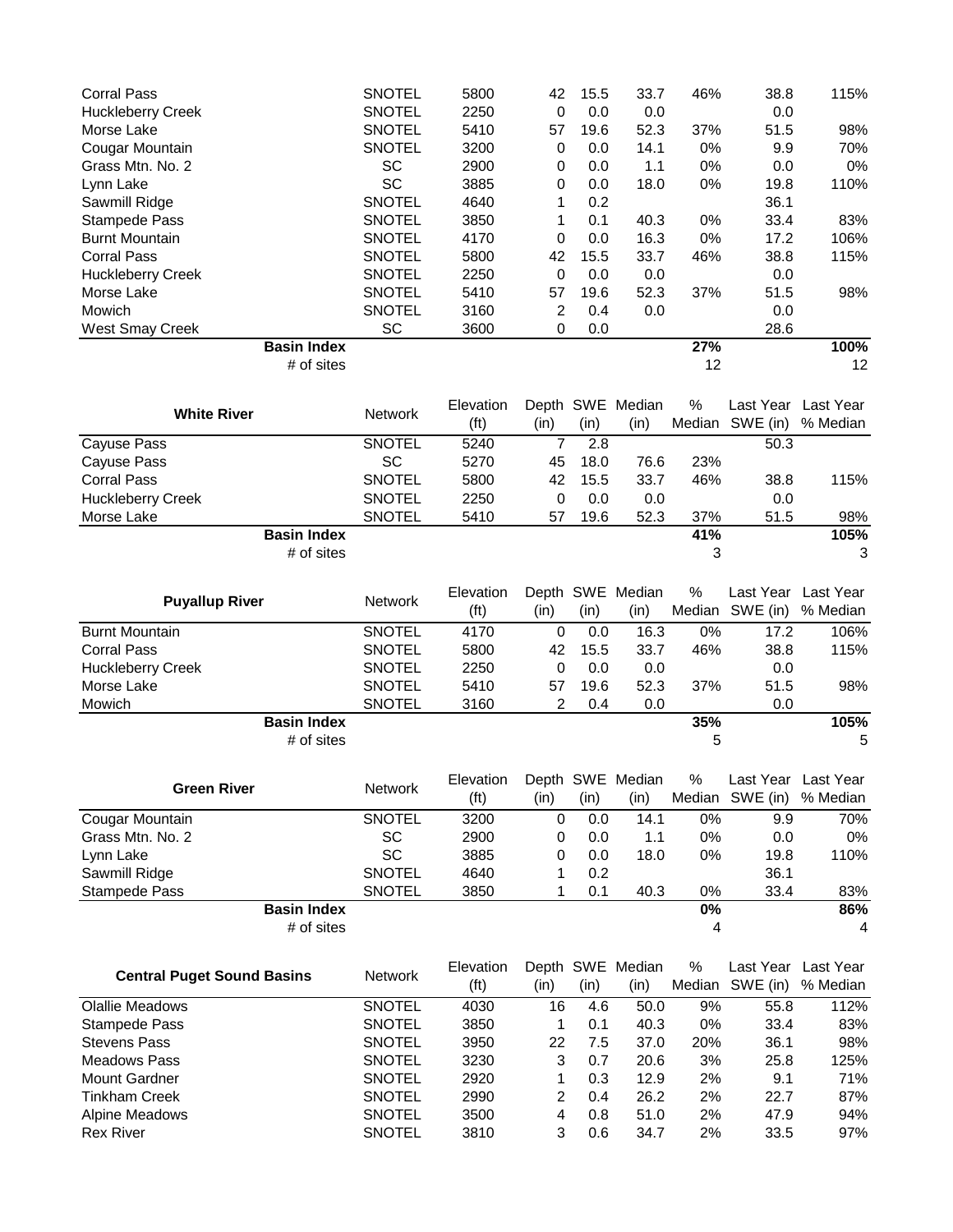| <b>Skookum Creek</b>              | <b>SNOTEL</b>                  | 3310              | 0                | 0.0         | 29.3             | 0%         | 35.3                | 120%                |
|-----------------------------------|--------------------------------|-------------------|------------------|-------------|------------------|------------|---------------------|---------------------|
| <b>Huckleberry Creek</b>          | <b>SNOTEL</b>                  | 2250              | 0                | 0.0         | 0.0              |            | 0.0                 |                     |
| Mowich                            | <b>SNOTEL</b>                  | 3160              | 2                | 0.4         | 0.0              |            | 0.0                 |                     |
| <b>Burnt Mountain</b>             | <b>SNOTEL</b>                  | 4170              | 0                | 0.0         | 16.3             | 0%         | 17.2                | 106%                |
| City Cabin                        | SC                             | 2390              | 0                | 0.0         | 8.5              | 0%         | 3.2                 | 38%                 |
| Mt. Gardner                       | SC                             | 3300              | 0                | 0.0         | 9.5              | 0%         | 7.5                 | 79%                 |
| Alpine Meadow                     | SC                             | 3500              | 0                | 0.0         | 40.2             | 0%         | 37.0                | 92%                 |
| <b>Basin Index</b>                |                                |                   |                  |             |                  | 4%         |                     | 97%                 |
| # of sites                        |                                |                   |                  |             |                  | 15         |                     | 15                  |
|                                   |                                |                   |                  |             |                  |            |                     |                     |
|                                   |                                | Elevation         |                  |             | Depth SWE Median | $\%$       | Last Year Last Year |                     |
| <b>Cedar River</b>                | <b>Network</b>                 | (f <sup>t</sup> ) | (in)             | (in)        | (in)             | Median     | SWE (in)            | % Median            |
| City Cabin                        | SC                             | 2390              | $\boldsymbol{0}$ | 0.0         | 8.5              | 0%         | 3.2                 | 38%                 |
| <b>Meadows Pass</b>               | <b>SNOTEL</b>                  | 3230              | 3                | 0.7         | 20.6             | 3%         | 25.8                | 125%                |
| Mt. Gardner                       | SC                             | 3300              | 0                | 0.0         | 9.5              | 0%         | 7.5                 | 79%                 |
| <b>Mount Gardner</b>              | <b>SNOTEL</b>                  | 2920              | 1                | 0.3         | 12.9             | 2%         | 9.1                 | 71%                 |
| <b>Rex River</b>                  | <b>SNOTEL</b>                  | 3810              | 3                | 0.6         | 34.7             | 2%         | 33.5                | 97%                 |
| <b>Tinkham Creek</b>              | <b>SNOTEL</b>                  | 2990              | $\overline{2}$   | 0.4         | 26.2             | 2%         | 22.7                | 87%                 |
| <b>Basin Index</b>                |                                |                   |                  |             |                  | 2%         |                     | 91%                 |
| # of sites                        |                                |                   |                  |             |                  | 6          |                     | 6                   |
|                                   |                                |                   |                  |             |                  |            |                     |                     |
|                                   |                                | Elevation         |                  |             | Depth SWE Median | $\%$       | Last Year           | Last Year           |
| <b>Tolt River</b>                 | <b>Network</b>                 | (f <sup>t</sup> ) | (in)             | (in)        | (in)             | Median     | SWE (in)            | % Median            |
|                                   | <b>SNOTEL</b>                  |                   |                  |             |                  |            |                     |                     |
| <b>Alpine Meadows</b>             |                                | 3500              | 4                | 0.8         | 51.0             | 2%         | 47.9                | 94%                 |
| <b>Alpine Meadow</b>              | SC                             | 3500              | 0                | 0.0         | 40.2             | 0%         | 37.0                | 92%                 |
| Skookum Creek                     | <b>SNOTEL</b>                  | 3310              | 0                | 0.0         | 29.3             | 0%         | 35.3                | 120%                |
| <b>Basin Index</b>                |                                |                   |                  |             |                  | 1%<br>3    |                     | 100%                |
| # of sites                        |                                |                   |                  |             |                  |            |                     | 3                   |
|                                   |                                |                   |                  |             |                  |            |                     |                     |
|                                   |                                |                   |                  |             |                  |            |                     |                     |
| <b>Snoqualimie River</b>          | <b>Network</b>                 | Elevation         | Depth SWE        |             | Median           | %          | Last Year Last Year |                     |
|                                   |                                | (f <sup>t</sup> ) | (in)             | (in)        | (in)             | Median     | SWE (in)            | % Median            |
| Alpine Meadow                     | SC                             | 3500              | 0                | 0.0         | 40.2             | 0%         | 37.0                | 92%                 |
| <b>Alpine Meadows</b>             | <b>SNOTEL</b>                  | 3500              | 4                | $0.8\,$     | 51.0             | 2%         | 47.9                | 94%                 |
| <b>Olallie Meadows</b>            | <b>SNOTEL</b>                  | 4030              | 16               | 4.6         | 50.0             | 9%         | 55.8                | 112%                |
| Skookum Creek                     | <b>SNOTEL</b>                  | 3310              | 0                | 0.0         | 29.3             | 0%         | 35.3                | 120%                |
| <b>Stampede Pass</b>              | <b>SNOTEL</b>                  | 3850              | 1                | 0.1         | 40.3             | 0%         | 33.4                | 83%                 |
| <b>Basin Index</b>                |                                |                   |                  |             |                  | 3%         |                     | 99%                 |
| # of sites                        |                                |                   |                  |             |                  | 5          |                     | 5                   |
|                                   |                                |                   |                  |             |                  |            |                     |                     |
|                                   |                                | Elevation         |                  |             | Depth SWE Median | $\%$       | Last Year Last Year |                     |
| <b>Skykomish River</b>            | Network                        | (f <sup>t</sup> ) | (in)             | (in)        | (in)             | Median     | SWE (in)            | % Median            |
| Alpine Meadow                     | SC                             | 3500              | 0                | 0.0         | 40.2             | 0%         | 37.0                | 92%                 |
| Alpine Meadows                    | <b>SNOTEL</b>                  | 3500              | 4                | 0.8         | 51.0             | 2%         | 47.9                | 94%                 |
| <b>Stevens Pass</b>               | <b>SNOTEL</b>                  | 3950              | 22               | 7.5         | 37.0             | 20%        | 36.1                | 98%                 |
| <b>Basin Index</b>                |                                |                   |                  |             |                  | 6%         |                     | 94%                 |
| # of sites                        |                                |                   |                  |             |                  | 3          |                     | 3                   |
|                                   |                                |                   |                  |             |                  |            |                     |                     |
|                                   | Network                        | Elevation         |                  |             | Depth SWE Median | $\%$       |                     | Last Year Last Year |
| <b>North Puget Sound Basins</b>   |                                | (f <sup>t</sup> ) | (in)             | (in)        | (in)             | Median     | SWE (in)            | % Median            |
| <b>Harts Pass</b>                 | SNOTEL                         | 6490              | 74               | 39.6        | 41.2             | 96%        | 47.8                | 116%                |
| <b>Rainy Pass</b>                 | <b>SNOTEL</b>                  | 4890              | 60               | 26.7        | 36.5             | 73%        | 42.5                |                     |
| <b>Thunder Basin</b>              | <b>SNOTEL</b>                  | 4320              | 32               | 14.5        | 29.7             | 49%        | 31.0                | 104%                |
| <b>Wells Creek</b>                | <b>SNOTEL</b>                  | 4030              | 9                | 4.4         | 29.0             | 15%        | 36.6                | 116%<br>126%        |
| Elbow Lake                        | <b>SNOTEL</b>                  | 3040              | 0                | 0.0         | 36.9             | 0%         | 33.7                | 91%                 |
| Swamp Creek<br><b>Beaver Pass</b> | <b>SNOTEL</b><br><b>SNOTEL</b> | 3930<br>3630      | 13<br>33         | 6.7<br>13.8 | 17.4<br>32.8     | 39%<br>42% | 26.6<br>39.5        | 153%<br>120%        |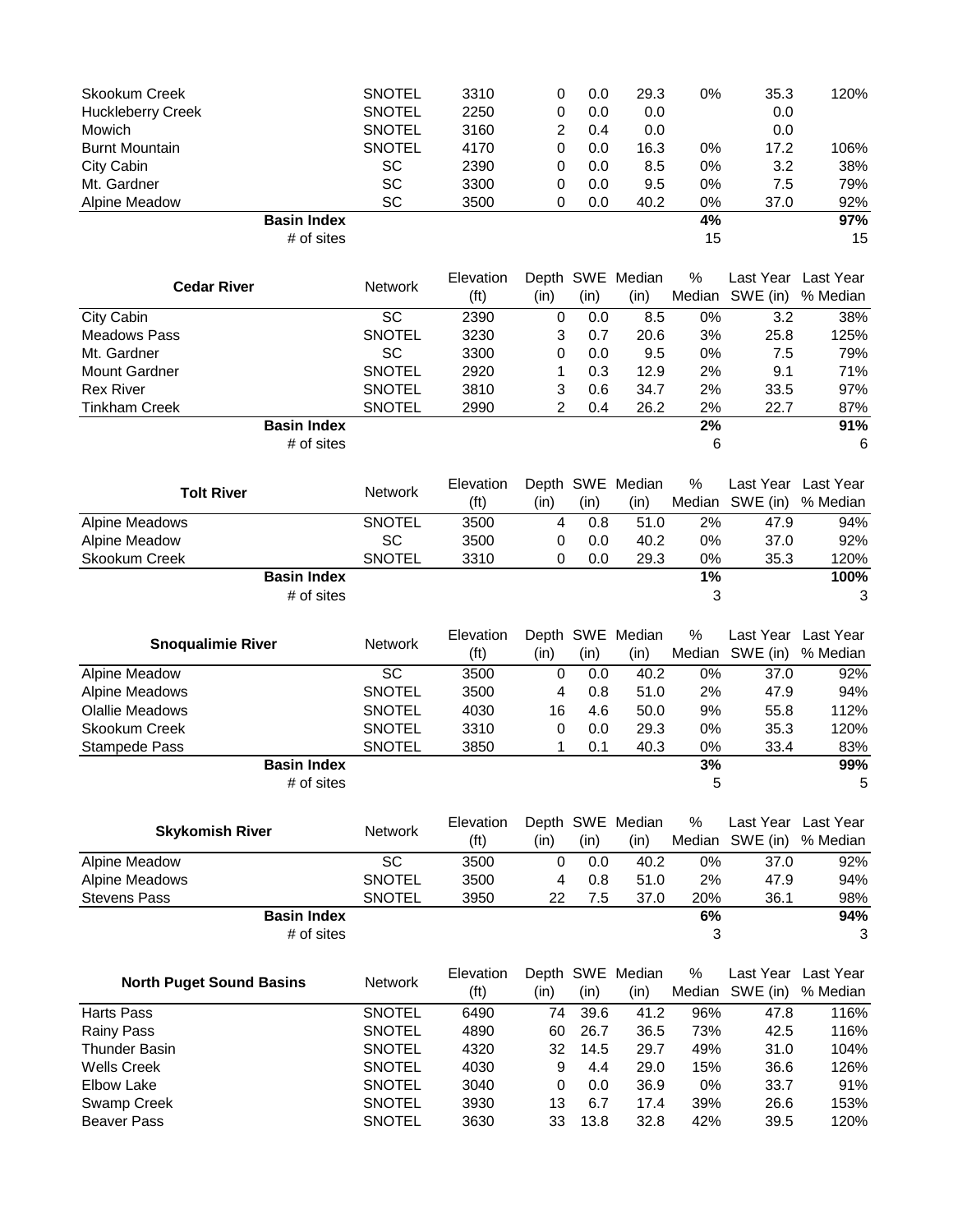| Marten Ridge              |                    | <b>SNOTEL</b> | 3520 | 0        | 0.0  |      |     | 56.9 |       |
|---------------------------|--------------------|---------------|------|----------|------|------|-----|------|-------|
| <b>MF Nooksack</b>        |                    | <b>SNOTEL</b> | 4970 | 28       | 12.2 | 59.1 | 21% | 75.7 | 128%  |
| Freezeout Cr. Tr.         |                    | SC            | 3500 | 0        | 0.0  | 9.6  | 0%  | 13.2 | 138%  |
| Devils Park               |                    | SC            | 5900 | 74       | 30.8 | 38.7 | 80% | 53.2 | 137%  |
| <b>Harts Pass</b>         |                    | <b>SC</b>     | 6200 | 83       | 32.7 | 36.7 | 89% | 44.4 | 121%  |
| Thunder Basin             |                    | SC            | 2400 | $\Omega$ | 0.0  | 20.0 | 0%  | 26.4 | 132%  |
| <b>Meadow Cabins</b>      |                    | SC            | 1900 | 0        | 0.0  | 0.6  | 0%  | 6.3  | 1050% |
| Rainy Pass                |                    | SC            | 4780 | 68       | 26.3 |      |     | 53.3 |       |
| <b>Beaver Pass</b>        |                    | SC            | 3621 | 5        | 1.0  | 26.0 | 4%  | 26.4 | 102%  |
| <b>Beaver Creek Trail</b> |                    | SC            | 2200 | 0        | 0.0  | 9.2  | 0%  | 12.7 | 138%  |
| Jasper Pass AM            |                    | SC            | 5400 | 72       | 32.4 | 77.0 | 42% | 88.6 | 115%  |
| Easy Pass AM              |                    | <b>SC</b>     | 5390 | 102      | 46.0 | 73.8 | 62% | 81.0 | 110%  |
| <b>Watson Lakes</b>       |                    | SC            | 4500 | 12       | 3.6  | 57.0 | 6%  | 64.8 | 114%  |
| Marten Lake               |                    | SC            | 3600 | 12       | 6.0  | 70.0 | 9%  | 70.2 | 100%  |
| <b>Schreibers Meadow</b>  |                    | SC            | 3400 | 0        | 0.0  | 45.0 | 0%  | 40.5 | 90%   |
| Dock Butte AM             |                    | SC            | 3800 | 12       | 3.6  | 53.5 | 7%  | 67.5 | 126%  |
| <b>Rocky Creek</b>        |                    | SC            | 2100 | 0        | 0.0  |      |     | 27.0 |       |
| Mount Blum AM             |                    | SC            | 5800 | 66       | 29.7 | 61.0 | 49% | 70.2 | 115%  |
| Brown Top Ridge AM        |                    | SC            | 6000 |          |      | 53.4 |     | 58.9 | 110%  |
| New Lake Hozomeen         |                    | SC            | 2800 | 0        | 0.0  | 7.0  | 0%  |      |       |
| <b>Lightning Lake</b>     |                    | SC            | 4114 | 21       | 7.5  | 10.9 | 69% | 12.1 | 111%  |
| Klesilkwa                 |                    | SC            | 3720 |          |      | 9.1  |     | 13.5 | 148%  |
|                           | <b>Basin Index</b> |               |      |          |      |      | 36% |      | 116%  |
|                           | # of sites         |               |      |          |      |      | 23  |      | 23    |

|                           |                    | <b>Network</b> | Elevation         | Depth SWE |      | Median | %      | Last Year | Last Year |
|---------------------------|--------------------|----------------|-------------------|-----------|------|--------|--------|-----------|-----------|
| <b>Skagit River</b>       |                    |                | (f <sup>t</sup> ) | (in)      | (in) | (in)   | Median | SWE (in)  | % Median  |
| <b>Beaver Creek Trail</b> |                    | <b>SC</b>      | 2200              | 0         | 0.0  | 9.2    | $0\%$  | 12.7      | 138%      |
| <b>Beaver Pass</b>        |                    | SC             | 3621              | 5         | 1.0  | 26.0   | 4%     | 26.4      | 102%      |
| <b>Beaver Pass</b>        |                    | <b>SNOTEL</b>  | 3630              | 33        | 13.8 | 32.8   | 42%    | 39.5      | 120%      |
| Brown Top Ridge AM        |                    | SC             | 6000              |           |      | 53.4   |        | 58.9      | 110%      |
| Devils Park               |                    | <b>SC</b>      | 5900              | 74        | 30.8 | 38.7   | 80%    | 53.2      | 137%      |
| Freezeout Cr. Tr.         |                    | SC             | 3500              | 0         | 0.0  | 9.6    | 0%     | 13.2      | 138%      |
| <b>Harts Pass</b>         |                    | <b>SNOTEL</b>  | 6490              | 74        | 39.6 | 41.2   | 96%    | 47.8      | 116%      |
| <b>Harts Pass</b>         |                    | SC             | 6200              | 83        | 32.7 | 36.7   | 89%    | 44.4      | 121%      |
| Klesilkwa                 |                    | SC             | 3720              |           |      | 9.1    |        | 13.5      | 148%      |
| <b>Lightning Lake</b>     |                    | SC             | 4114              | 21        | 7.5  | 10.9   | 69%    | 12.1      | 111%      |
| <b>Meadow Cabins</b>      |                    | <b>SC</b>      | 1900              | 0         | 0.0  | 0.6    | 0%     | 6.3       | 1050%     |
| New Lake Hozomeen         |                    | <b>SC</b>      | 2800              | 0         | 0.0  | 7.0    | 0%     |           |           |
| <b>Rainy Pass</b>         |                    | <b>SNOTEL</b>  | 4890              | 60        | 26.7 | 36.5   | 73%    | 42.5      | 116%      |
| <b>Rainy Pass</b>         |                    | <b>SC</b>      | 4780              | 68        | 26.3 |        |        | 53.3      |           |
| Swamp Creek               |                    | <b>SNOTEL</b>  | 3930              | 13        | 6.7  | 17.4   | 39%    | 26.6      | 153%      |
| <b>Thunder Basin</b>      |                    | <b>SNOTEL</b>  | 4320              | 32        | 14.5 | 29.7   | 49%    | 31.0      | 104%      |
| Thunder Basin             |                    | <b>SC</b>      | 2400              | 0         | 0.0  | 20.0   | 0%     | 26.4      | 132%      |
|                           | <b>Basin Index</b> |                |                   |           |      |        | 56%    |           | 124%      |
|                           | # of sites         |                |                   |           |      |        | 13     |           | 13        |

| <b>Baker River</b> | <b>Network</b> | Elevation         |      |      | Depth SWE Median | %      | Last Year | Last Year |
|--------------------|----------------|-------------------|------|------|------------------|--------|-----------|-----------|
|                    |                | (f <sup>t</sup> ) | (in) | (in) | (in)             | Median | SWE (in)  | % Median  |
| Dock Butte AM      | SC             | 3800              | 12   | 3.6  | 53.5             | 7%     | 67.5      | 126%      |
| Easy Pass          | <b>SNOTEL</b>  | 5270              |      | 46.4 |                  |        |           |           |
| Easy Pass AM       | SC             | 5390              | 102  | 46.0 | 73.8             | 62%    | 81.0      | 110%      |
| Jasper Pass AM     | SC             | 5400              | 72   | 32.4 | 77.0             | 42%    | 88.6      | 115%      |
| Marten Lake        | SC             | 3600              | 12   | 6.0  | 70.0             | 9%     | 70.2      | 100%      |
| Marten Ridge       | <b>SNOTEL</b>  | 3520              | 0    | 0.0  |                  |        | 56.9      |           |
| Mount Blum AM      | SC             | 5800              | 66   | 29.7 | 61.0             | 49%    | 70.2      | 115%      |
| <b>Rocky Creek</b> | SC             | 2100              | 0    | 0.0  |                  |        | 27.0      |           |